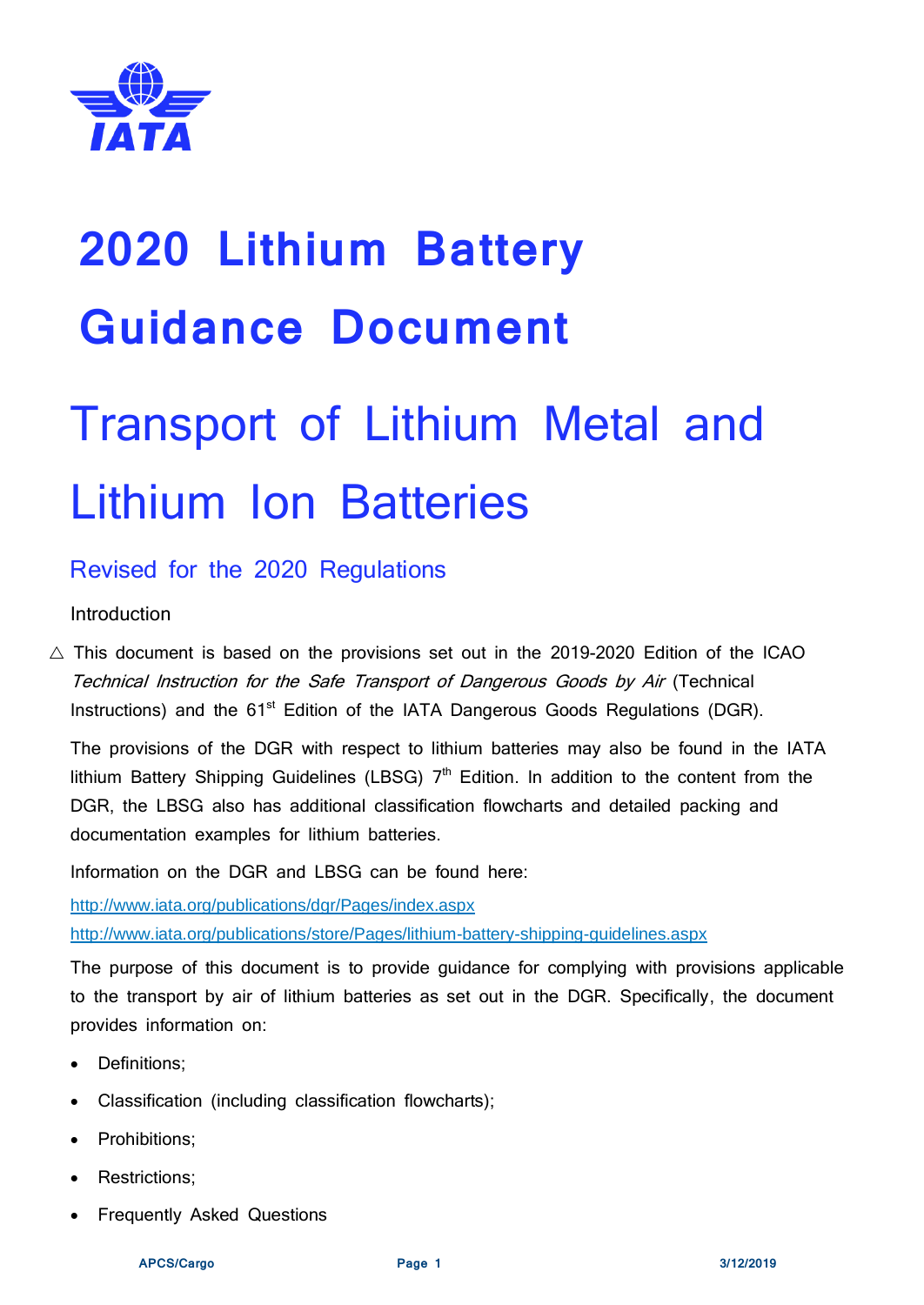

• Abbreviations, Acronyms, Symbols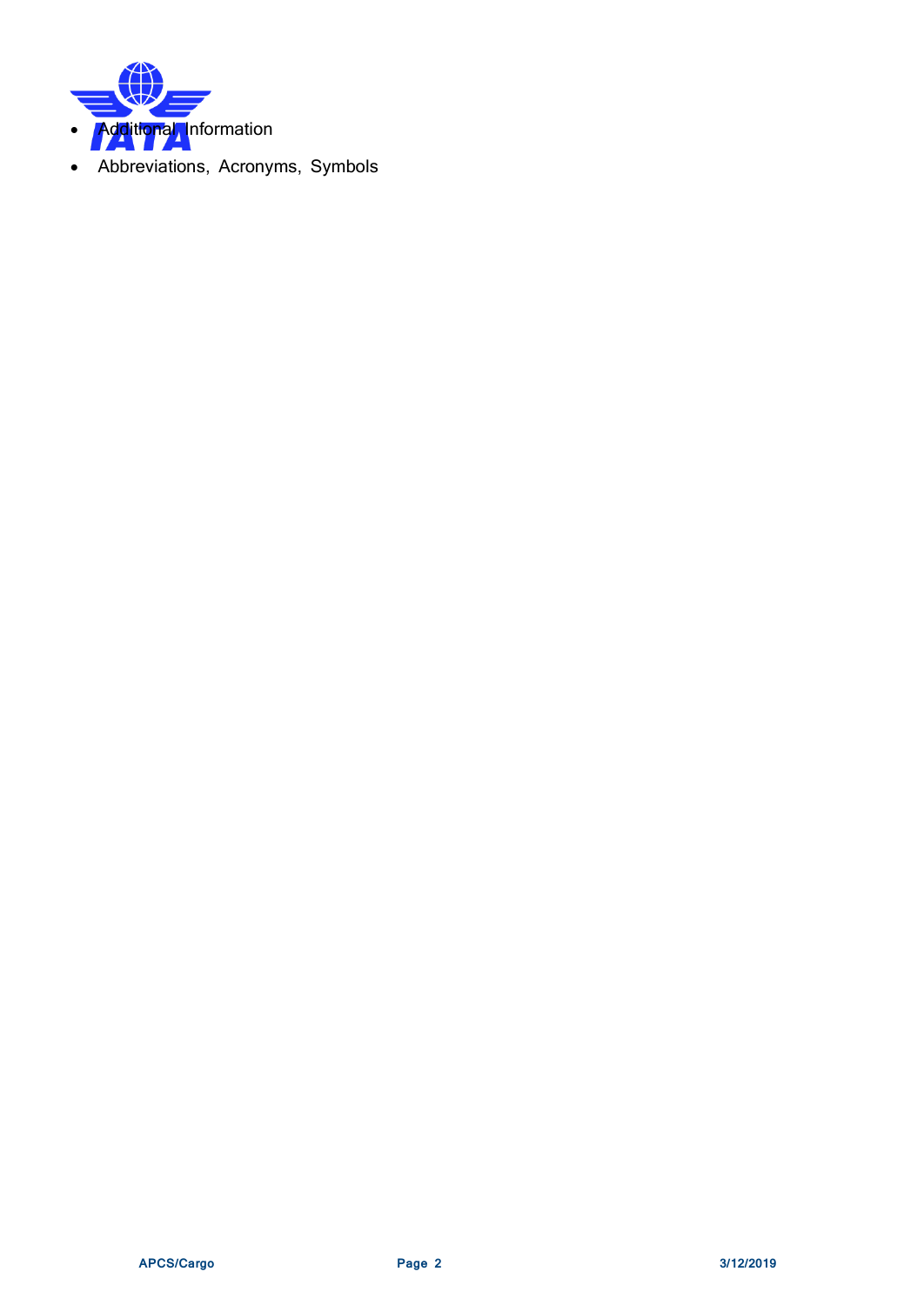#### **Definitions**

Lithium Battery – The term "lithium battery" refers to a family of batteries with different chemistries, comprising many types of cathodes and electrolytes. For the purposes of the DGR they are separated into:

**Lithium metal batteries.** Are generally primary (non-rechargeable) batteries that have lithium metal or lithium compounds as an anode. Also included within lithium metal are lithium alloy batteries. Lithium metal batteries are generally used to power devices such as watches, calculators, cameras, temperature data loggers, car key fobs and defibrillators.

# **Note:**

Lithium metal batteries packed by themselves (not contained in or packed with equipment) (Packing Instruction 968) are forbidden for transport as cargo on passenger aircraft). In accordance with Special Provision A201, lithium metal cells or batteries that meet the quantity limits of Section II of PI 968 may be shipped on a passenger aircraft under an approval issued by the authority of the State of Origin, State of Destination and State of the Operator. All other lithium metal cells and batteries can only be shipped on a passenger aircraft under exemption issued by all States concerned, see Special Provision A201.



## **Figure 1 - Example of Lithium Metal Cells and Batteries**

**Lithium-ion batteries** (sometimes abbreviated Li-ion batteries) are a secondary (rechargeable) battery where the lithium is only present in an ionic form in the electrolyte. Also included within the category of lithium-ion batteries are lithium polymer batteries. Lithium-ion batteries are generally used to power devices such as mobile telephones, laptop computers, tablets, power tools and e-bikes.



**Figure 2 - Example of Lithium Ion Cells and Batteries**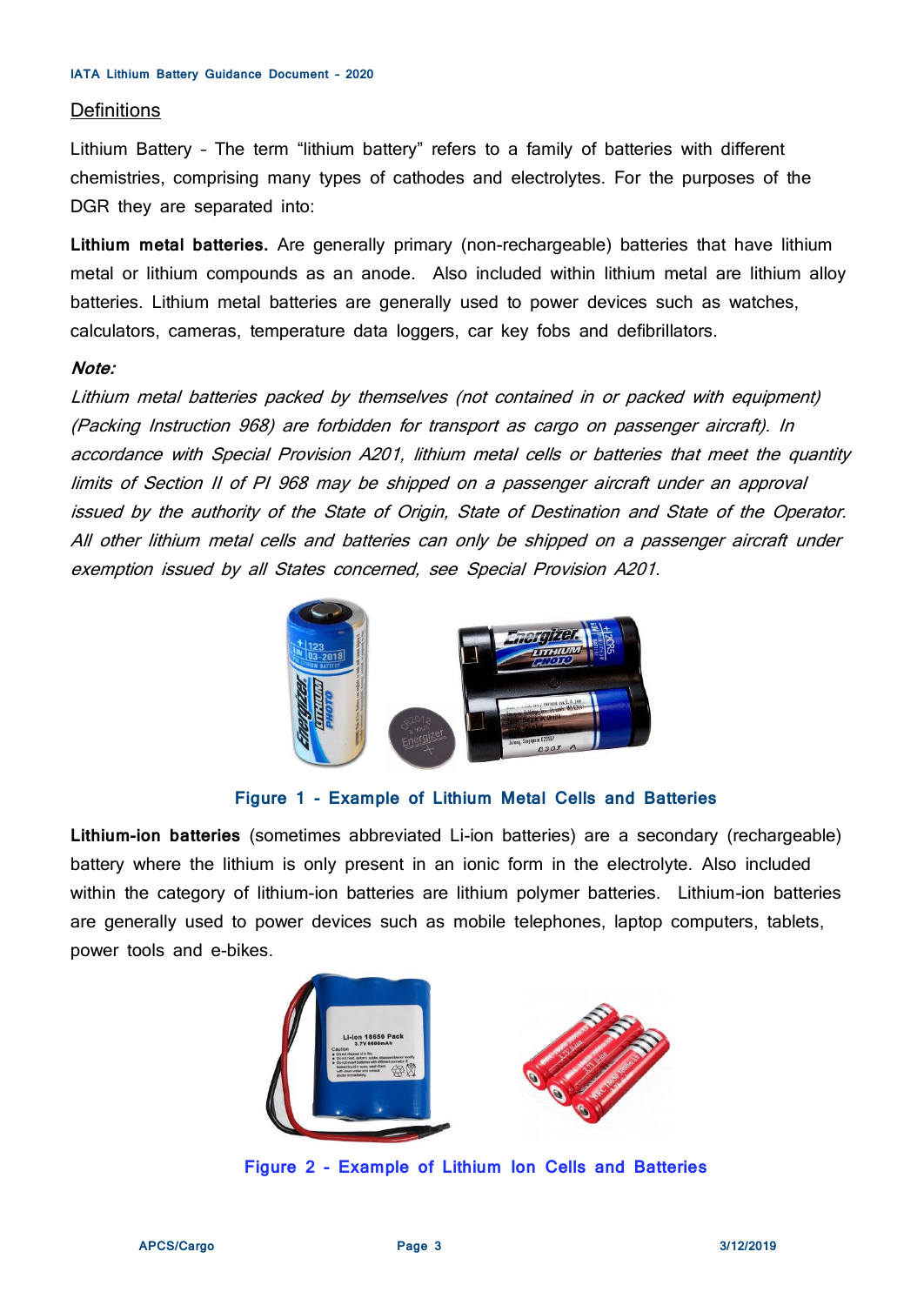#### **Note:**

Lithium ion batteries packed by themselves (Packing Instruction 965) (not contained in or packed with equipment):

- (a) must be shipped at a state of charge (SoC) not exceeding 30% of their rated capacity. Cells and/or batteries at a SoC of greater than 30% may only be shipped with the approval of the State of Origin and the State of the Operator under the written conditions established by those authorities, see Special Provision A331; and
- (b) may be shipped as cargo on a passenger aircraft under an approval issued by the authority of the State of Origin, State of Destination and State of the Operator where the lithium ion cells or batteries that meet the quantity limits of Section II of PI 965. All other lithium ion cells and batteries can only be shipped as cargo on a passenger aircraft under exemption issued by all States concerned, see Special Provision A201.

**Aggregate lithium content** means the sum of the grams of lithium content contained by the cells comprising a battery.

The technical definition of a battery and cell, as indicated in the UN Manual of Tests and Criteria, is as follows:

**Battery** means two or more cells or batteries which are electrically connected together and fitted with devices necessary for use, for example, case, terminals, marking and protective devices. Units which have two or more cells that are commonly referred to as "battery packs", "modules" or "battery assemblies" having the primary function of providing a source of power to another piece of equipment are for the purposes of the UN Model Regulations and this guidance document treated as batteries. See definitions for "cell" and "single cell battery". (See also "Power Banks")

**Button cell** or battery means a round small cell or battery when the overall height is less than the diameter.

**Cell** means a single encased electrochemical unit (one positive and one negative electrode) which exhibits a voltage differential across its two terminals. Under the UN Model Regulations, UN Manual of Tests and Criteria and this guidance, to the extent the encased electrochemical unit meets the definition of "cell" herein, it is a "cell", not a "battery", regardless of whether the unit is termed a "battery" or a "single cell battery" outside of the UN Model Regulations, the *UN Manual of Tests and Criteria* and this guidance.

**Consignment**, one or more packages of dangerous goods accepted by an operator (airline) from one shipper at one time and at one address, receipted for in one lot and moving to one consignee at one destination address.

**Net Quantity** Either: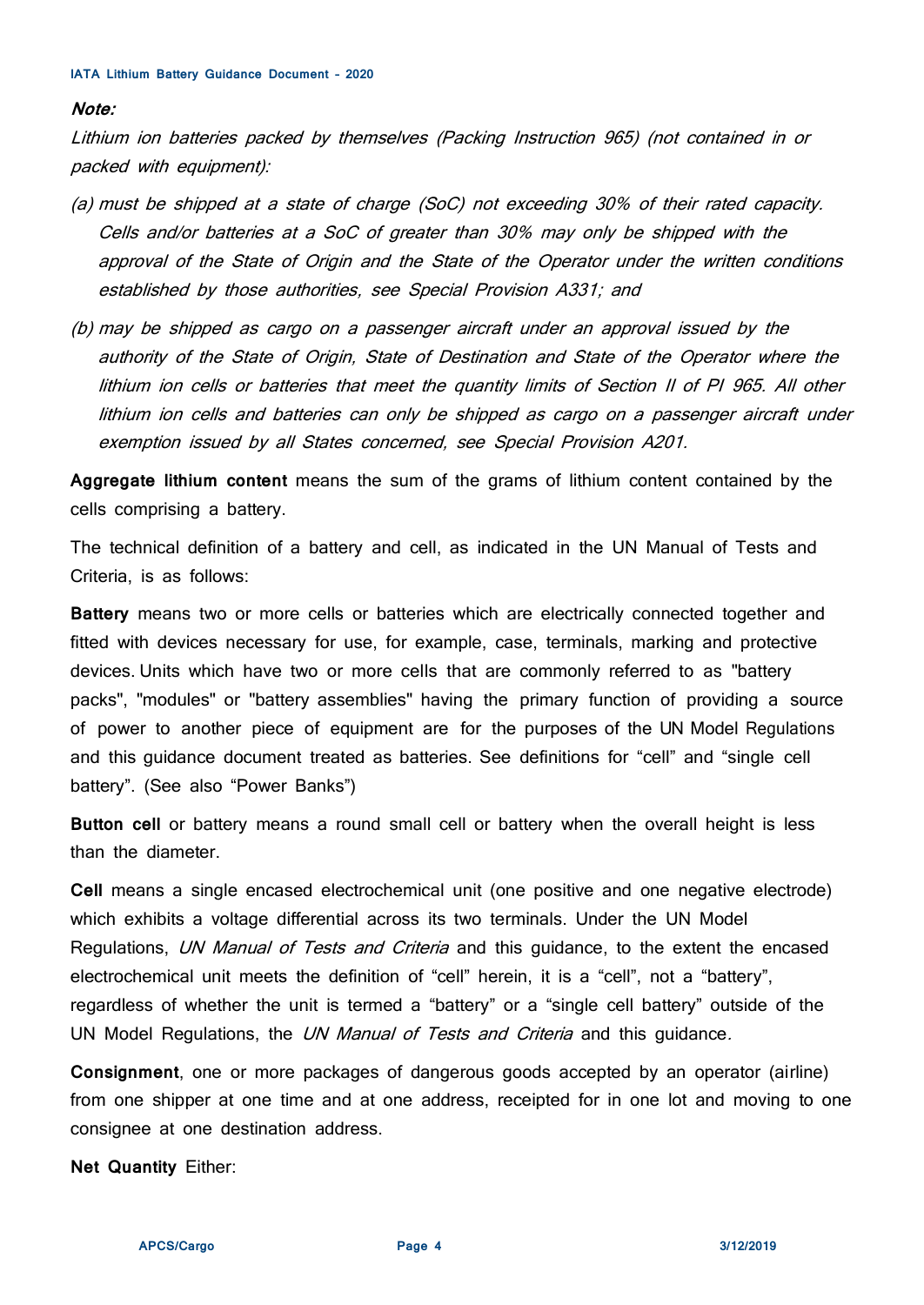- (a) the weight or volume of the dangerous goods contained in a package excluding the weight or volume of any packaging material; or
- (b) the weight of an unpackaged article of dangerous goods (e.g. UN 3166).

For the purposes of this definition "dangerous goods" means the substance or article as described by the proper shipping name shown in Table 4.2, e.g. for "Fire extinguishers", the net quantity is the weight of the fire extinguisher. For articles packed with equipment or contained in equipment, the net quantity is the net weight of the article, e.g. for "Lithium ion batteries contained in equipment", the net quantity is the net weight of the lithium ion batteries in the package.

**Overpack** means an enclosure used by a single shipper to contain one or more packages and to form one handling unit for convenience of handling and stowage. Dangerous goods packages contained in the overpack must be properly packed, marked, labelled and in proper condition as required by the IATA Dangerous Goods Regulations.

The overpack must not contain packages enclosing different substances which might react dangerously with each other or packages of dangerous goods which require segregation according to Table 9.3.A. In addition, packages containing UN 3090, lithium metal batteries prepared in accordance with Section IA or Section IB of PI968 or UN 3480, lithium ion batteries prepared in accordance with Section IA or Section IB of PI 965 are not permitted in an overpack with packages containing dangerous goods classified in Class 1 other than Division 1.4S, Division 2.1, Class 3, Division 4.1 or Division 5.1.

**Power Bank** (power pack, mobile battery, etc.). These are portable devices designed to be able to charge consumer devices such as mobile phones and tablets. For the purposes of this guidance document and the IATA Dangerous Goods Regulations, power banks are to be classified as batteries and must be assigned to UN 3480, lithium ion batteries, or UN 3090, lithium metal batteries, as applicable. For carriage by passengers, power banks are considered spare batteries and must be individually protected from short-circuit and carried in carry-on baggage only.

**Rated capacity** means the capacity, in ampere-hours or milliampere-hours, of a cell or battery as measured by subjecting it to a load, temperature and voltage·cut-off point specified by the manufacturer.

## **Note**:

The following IEC standards provide guidance and methodology for determining the rated capacity:

(1) IEC 61960 (First Edition 2003-12): Secondary cells and batteries containing alkaline or other non-acid electrolytes -Secondary lithium cells and batteries for portable applications;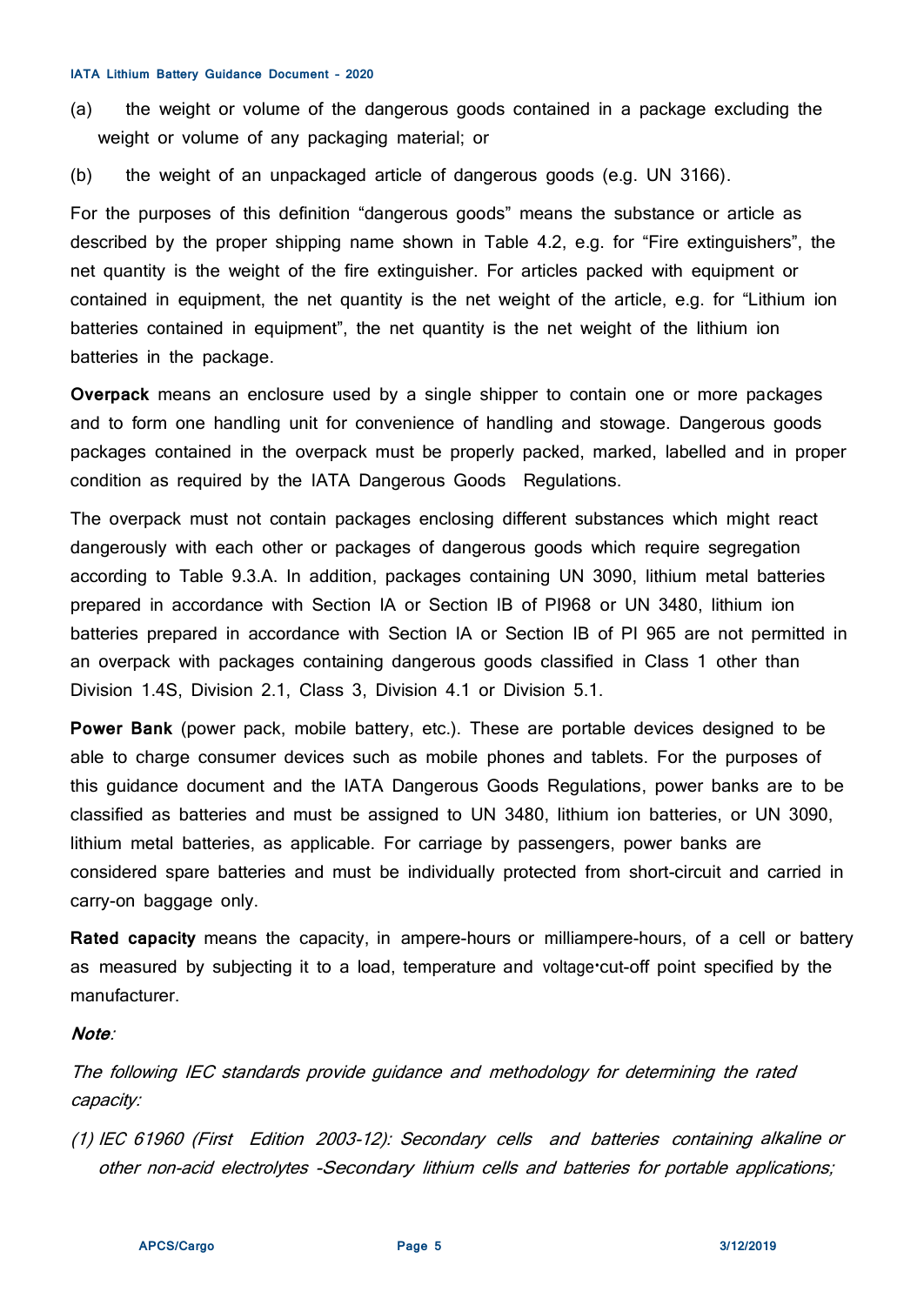- (2) IEC 62133 (First Edition 2002-10): Secondary cells and batteries containing alkaline or other non-acid electrolytes - Safety requirements for portable sealed secondary cells, and for batteries made from them, for use in portable applications;
- (3) IEC 62660-1 (First Edition 2011-01): Secondary lithium-ion cells for the propulsion of electric road vehicles- Part 1: Performance testing.

**State of Origin**, the country (State) in the territory of which the consignment is to first be loaded on an aircraft.

**State of the Operator**, the country (State) in which the operator's principal place of business is located or, if there is no such place of business, the operator's permanent residence.

## Classification (DGR 3.9.2.6)

Lithium batteries are classified in Class 9 – Miscellaneous dangerous goods as:

- UN 3090, **Lithium metal batteries**; or
- UN 3480, **Lithium ion batteries**

or, if inside a piece of equipment or packed separately with a piece of equipment to power that equipment as:

- UN 3091, **Lithium metal batteries contained in equipment**; or
- UN 3091, **Lithium metal batteries packed with equipment**; and
- UN 3481, **Lithium ion batteries contained in equipment**; or
- UN 3481, **Lithium ion batteries packed with equipment**.

Lithium battery test summary – effective 1 January 2020, manufacturers and subsequent distributors of cells or batteries and equipment powered by cells and batteries manufactured after 30 June 2003 must make available the test summary as specified in the UN Manual of Tests and Criteria, Revision and amend. 1, Part III, sub-section 38.3, paragraph 38.3.5.

## **Note:**

The requirement is for the manufacturer and subsequent distributors to make this test summary available. There are numerous ways this can be achieved, such as by listing the applicable summary document on the company website. There is no expectation for the shipper/distributor to provide paper copies with each consignment containing lithium batteries. The supply chain are encouraged to make use of technology to facilitate the availability of the test summary.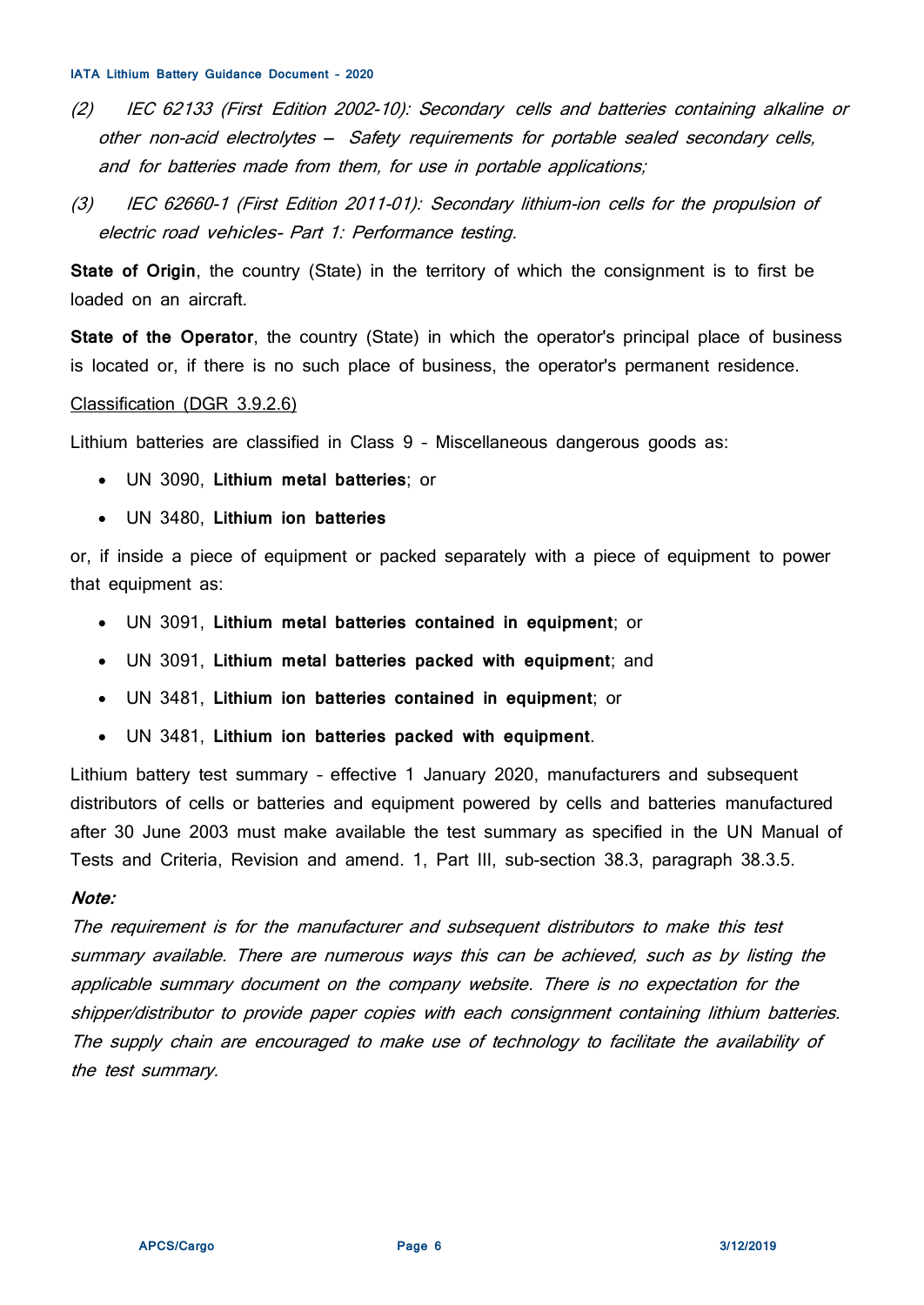The following table provides details of the information required in the test summary:

| <b>NOTIONALLY CONTRACT DESCRIPTION INTO ANOTHERIO IN THE COLOR CONTRACT DESCRIPTION</b><br>Lithium cell or battery test summary in accordance with sub-section 38.3 of Manual of Tests |
|----------------------------------------------------------------------------------------------------------------------------------------------------------------------------------------|
| and Criteria                                                                                                                                                                           |
| The following information shall be provided in this test summary:                                                                                                                      |
| Name of cell, battery, or product manufacturer, as applicable;<br>(a)                                                                                                                  |
| (b) Cell, battery, or product manufacturer's contact information to include address,<br>phone number, email address and website for more information;                                  |
| (c) Name of the test laboratory to include address, phone number, email address<br>and website for more information;                                                                   |
| A unique test report identification number;<br>(d)                                                                                                                                     |
| Date of test report;<br>(e)                                                                                                                                                            |
| Description of cell or battery to include at a minimum:<br>(f)                                                                                                                         |
| Lithium ion or lithium metal cell or battery;<br>(i)                                                                                                                                   |
| (ii)<br>Mass;                                                                                                                                                                          |
| (iii) Watt-hour rating, or lithium content;                                                                                                                                            |
| (iv) Physical description of the cell/battery; and                                                                                                                                     |
| Model numbers.<br>(v)                                                                                                                                                                  |
| List of tests conducted and results (i.e., pass/fail);<br>(g)                                                                                                                          |
| (h) Reference to assembled battery testing requirements, if applicable (i.e. 38.3.3 (f)<br>and 38.3.3 (g));                                                                            |
| Reference to the revised edition of the Manual of Tests and Criteria used and<br>(i)<br>to amendments thereto, if any; and                                                             |
| Signature with name and title of signatory as an indication of the validity of<br>(j)<br>information provided.                                                                         |

Further information on the test summary and FAQ's is available in **Part 4** of this guidance document.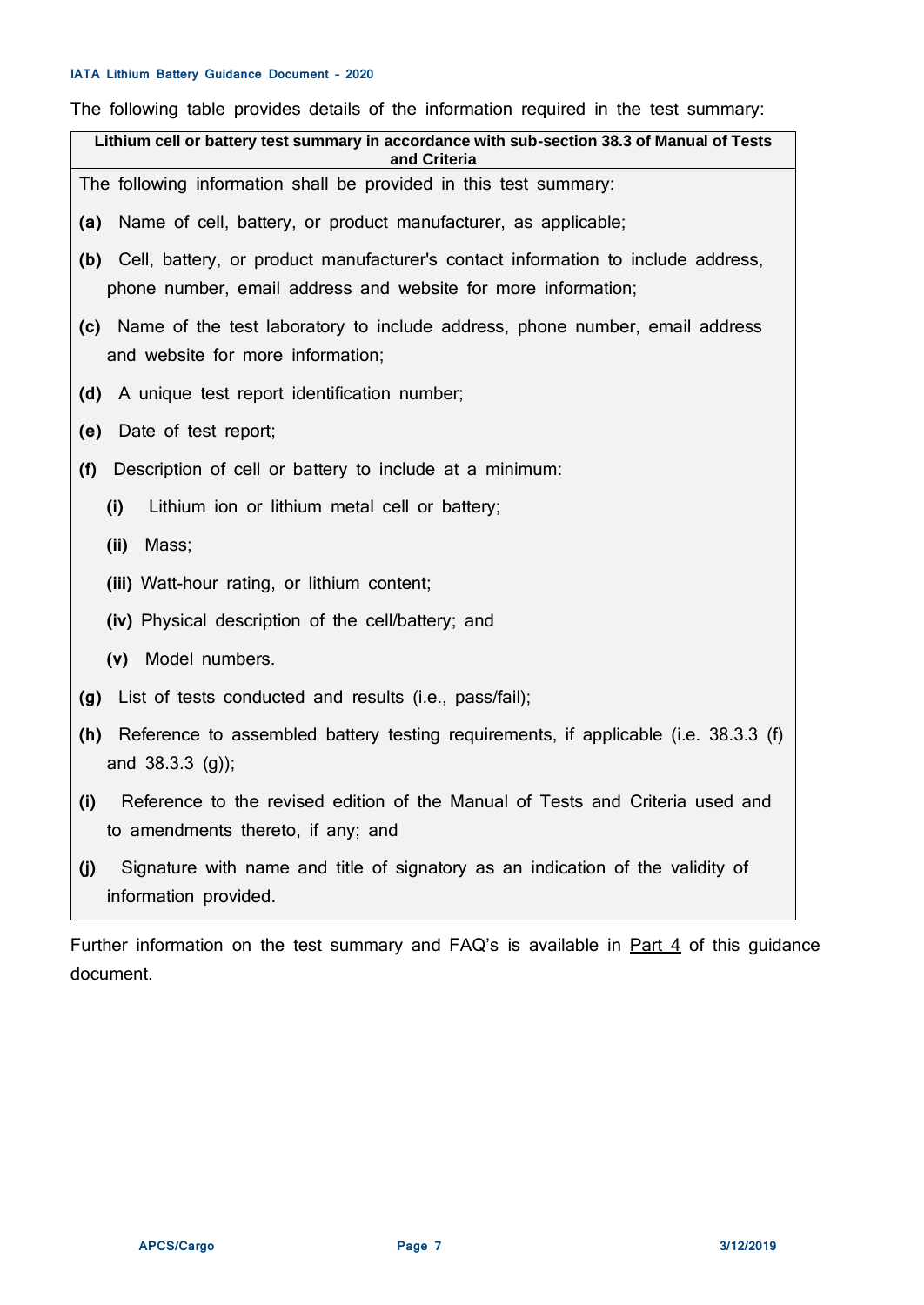# **Classification Flowcharts**

The following (2) classification flowcharts are intended to provide guidance on the classification for lithium ion and lithium metal batteries.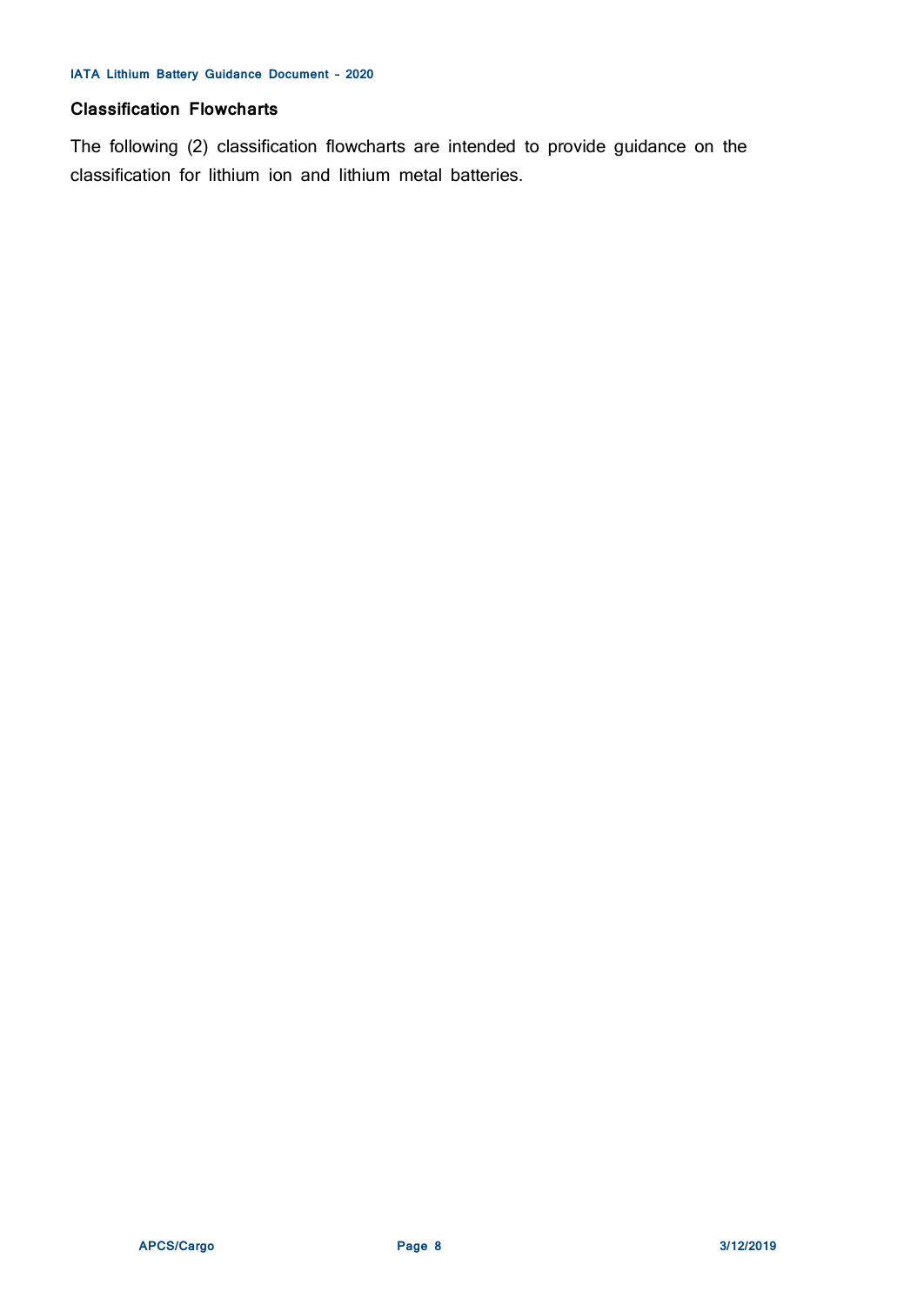# **Classification Flowchart – Lithium Ion Batteries**



**APCS/Cargo Page 9 3/12/2019**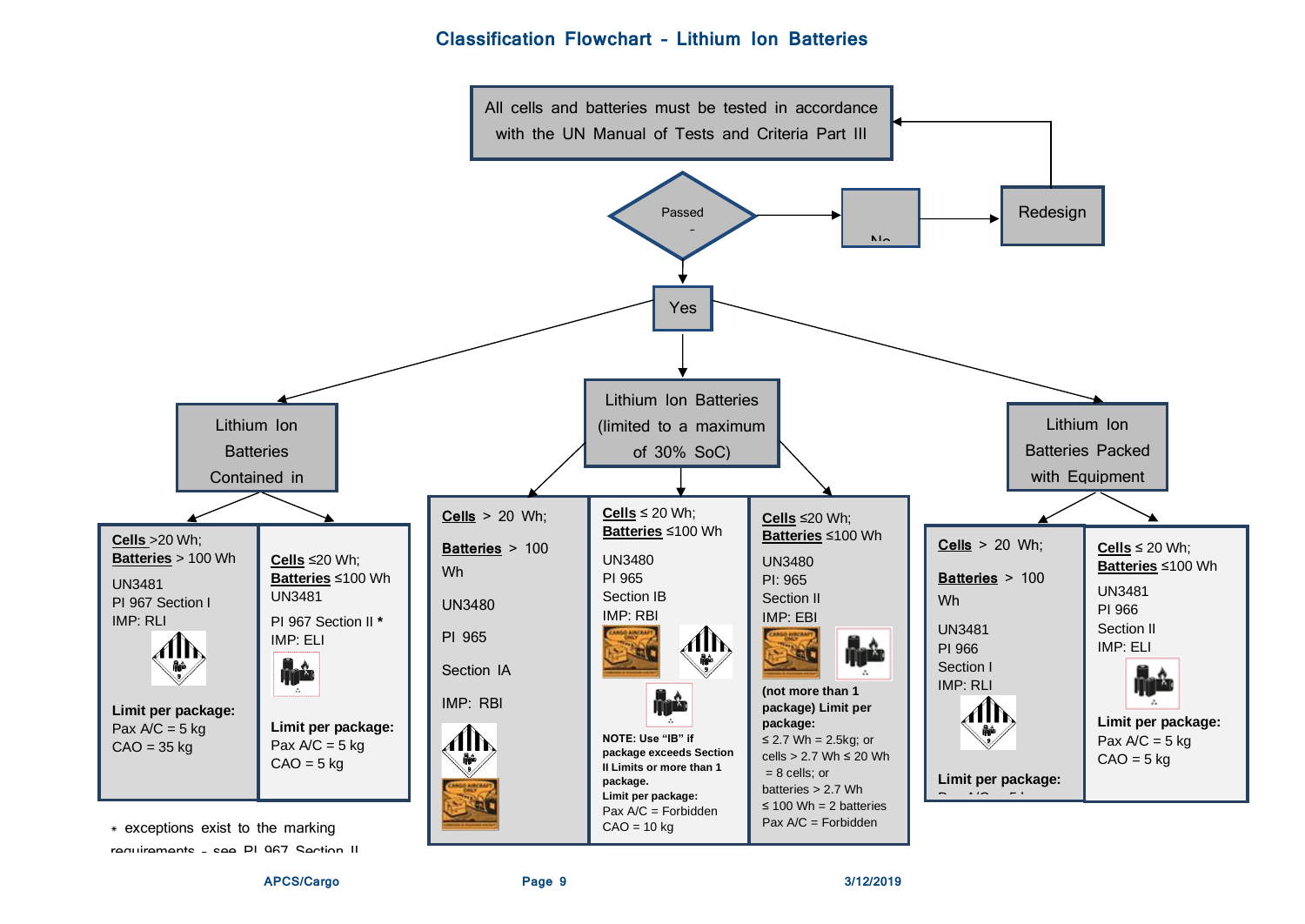# **Classification Flowchart – Lithium Metal Batteries**

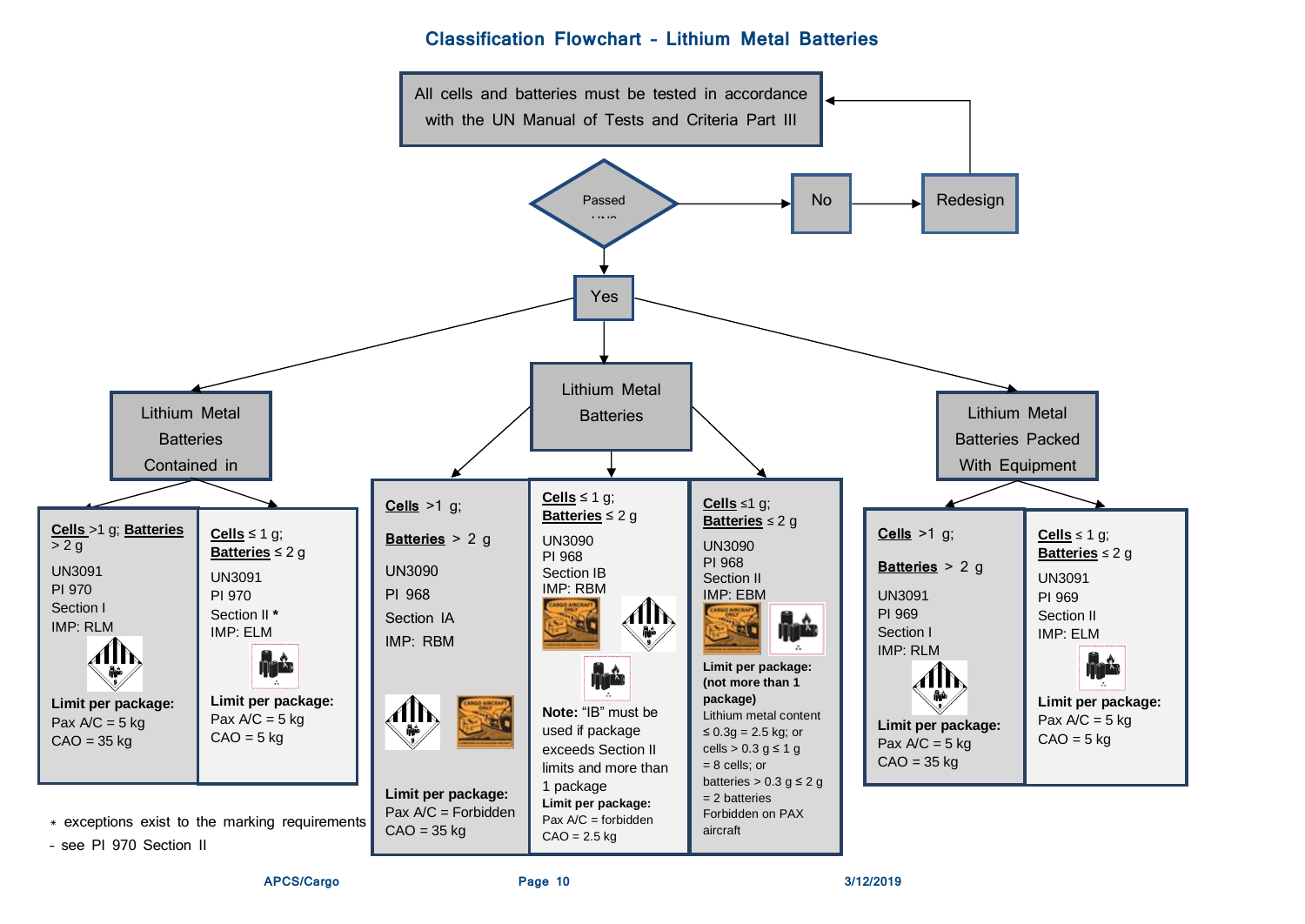## **Prohibitions**

## **Lithium ion batteries**

All lithium ion cells and batteries shipped by themselves (UN 3480) are forbidden for transport as cargo on passenger aircraft. All packages prepared in accordance with Packing Instruction 965, Section IA, IB and II, must bear a Cargo Aircraft Only label, in addition to other required marks and/or labels.

# **Lithium metal batteries**

All lithium metal cells and batteries shipped by themselves (UN 3090) are forbidden for transport as cargo on passenger aircraft. All packages prepared in accordance with Packing Instruction 968, Section IA, IB and II, must bear a Cargo Aircraft Only label, in addition to other required marks and/or labels.

# **Restrictions**

# **Lithium ion batteries**

All lithium ion cells and batteries (UN 3480 only) must be shipped at a state of charge (SoC) not exceeding 30% of their rated capacity. Cells and/or batteries at a SoC of greater than 30% may only be shipped with the approval of the State of Origin and the State of the Operator under the written conditions established by those authorities, see Special Provision A331.

Packing Restrictions

# **PI965 & PI968 Section IA & IB**

UN 3090, lithium metal batteries prepared in accordance with Section IA or Section IB of PI 968 and UN 3480, lithium ion batteries prepared in accordance with Section IA or Section IB of PI 965 must not be packed in the same outer packaging with dangerous goods classified in Class 1 (explosives) other than Division 1.4S, Division 2.1 (flammable gases), Class 3 (flammable liquids), Division 4.1 (flammable solids) or Division 5.1 (oxidizers). Packages containing cells or batteries must not be placed in an overpack with packages containing dangerous goods classified in Class 1 other than Division 1.4S, Division 2.1, Class 3, Division 4.1 or Division 5.1.

# **PI965 & PI968 Section II**

Cells and batteries must not be packed in the same outer packaging with other dangerous goods.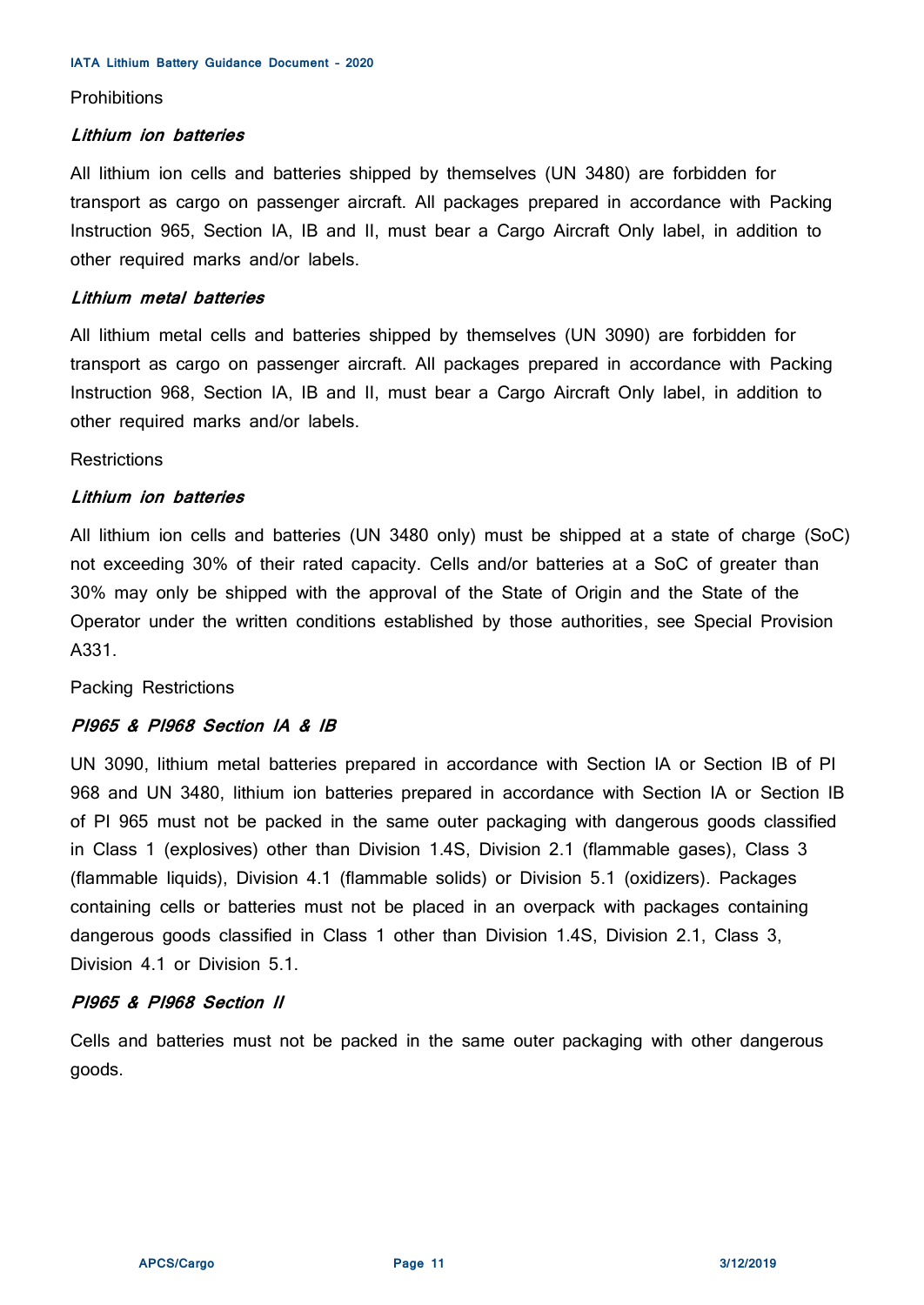Frequently Asked Questions

## **Part 1 – Questions Related to Definitions**

## **A. What are the various types of lithium batteries?**

Lithium batteries fall into two broad classifications; lithium metal batteries and lithium ion batteries. Lithium metal batteries are generally non-rechargeable and contain metallic lithium. Lithium ion batteries contain lithium which is only present in an ionic form in the electrolyte and are rechargeable.

Within these two broad classifications there are many different chemistries. For example within lithium ion batteries there are lithium polymer, lithium iron phosphate (LiFePO<sub>4</sub>), lithium air to name a few.

## **B. What is the difference between a lithium cell and a lithium battery?**

A lithium cell is a single encased electrochemical unit consisting of one positive and one negative electrode that exhibits a voltage differential across the two terminals. A lithium battery is two or more cells electrically connected. A single cell battery is considered a cell and not a battery for the purposes of the limitations set out in the DGR.

# **Note**:

Units that are commonly referred to as "battery packs" or "power banks" having the primary function of providing a source of power to another piece of equipment are for the purposes of these Regulations treated as batteries. Refer to the section on Definitions for complete details.

#### **C. How are component cells connected to form a battery?**

Cells in batteries may be connected in parallel, in series, or in a combination of the two. When cells are connected in series, the voltage of the battery increases but the capacity in ampere-hours (Ah) does not change. By contrast, when cells are connected in parallel the capacity in ampere-hours of the battery (Ah) increases but the voltage stays the same.

## **D. How do I determine the watt-hour rating for a particular lithium ion battery?**

The Watt-hour (Wh) rating is a measure by which lithium ion batteries are regulated. Section I lithium ion batteries manufactured after 31 December 2011 and Section IB and Section II lithium ion batteries manufactured after 1 January 2009 are required to be marked with the Watt-hour rating on the outside case.

You can also arrive at the number of Watt-hours your battery provides if you know the battery's nominal voltage (V) and capacity in ampere-hours (Ah):

Ah  $x V = Wh$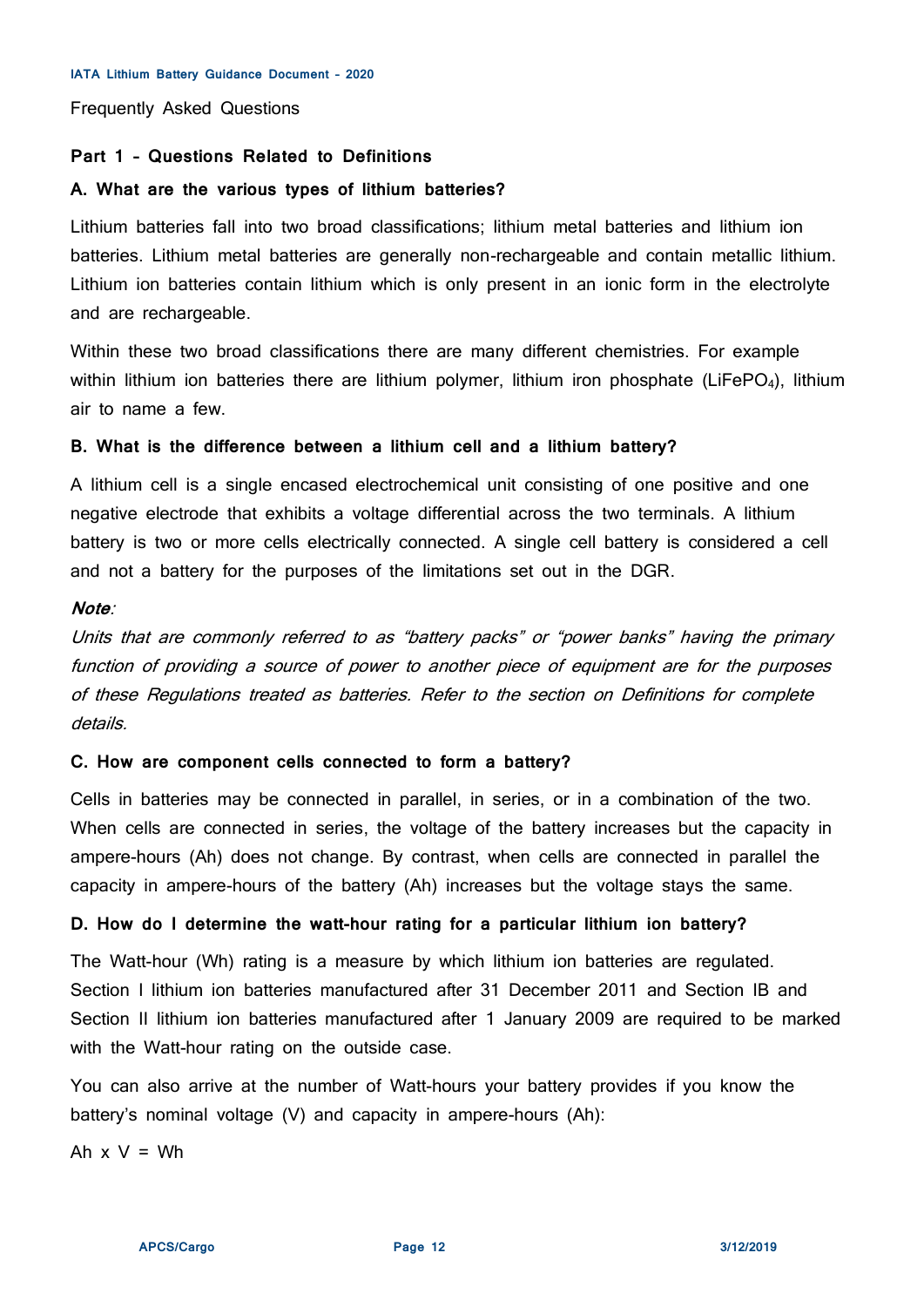# **Note:**

If only the milliampere-hours (mAh) are marked on the battery then divide that number by 1000 to get ampere-hours (Ah) (i.e. 4400 mAh / 1000 = 4.4. Ah).

Most lithium ion batteries marketed to consumers are below 100 Watt-hours. If you are unsure of the Watt-hour rating of your lithium ion battery, contact the manufacturer.

# **E. What is a button cell battery?**

A button cell battery is a round small cell where the overall height is less than the diameter. Button cells are often referred to as "coin" cells.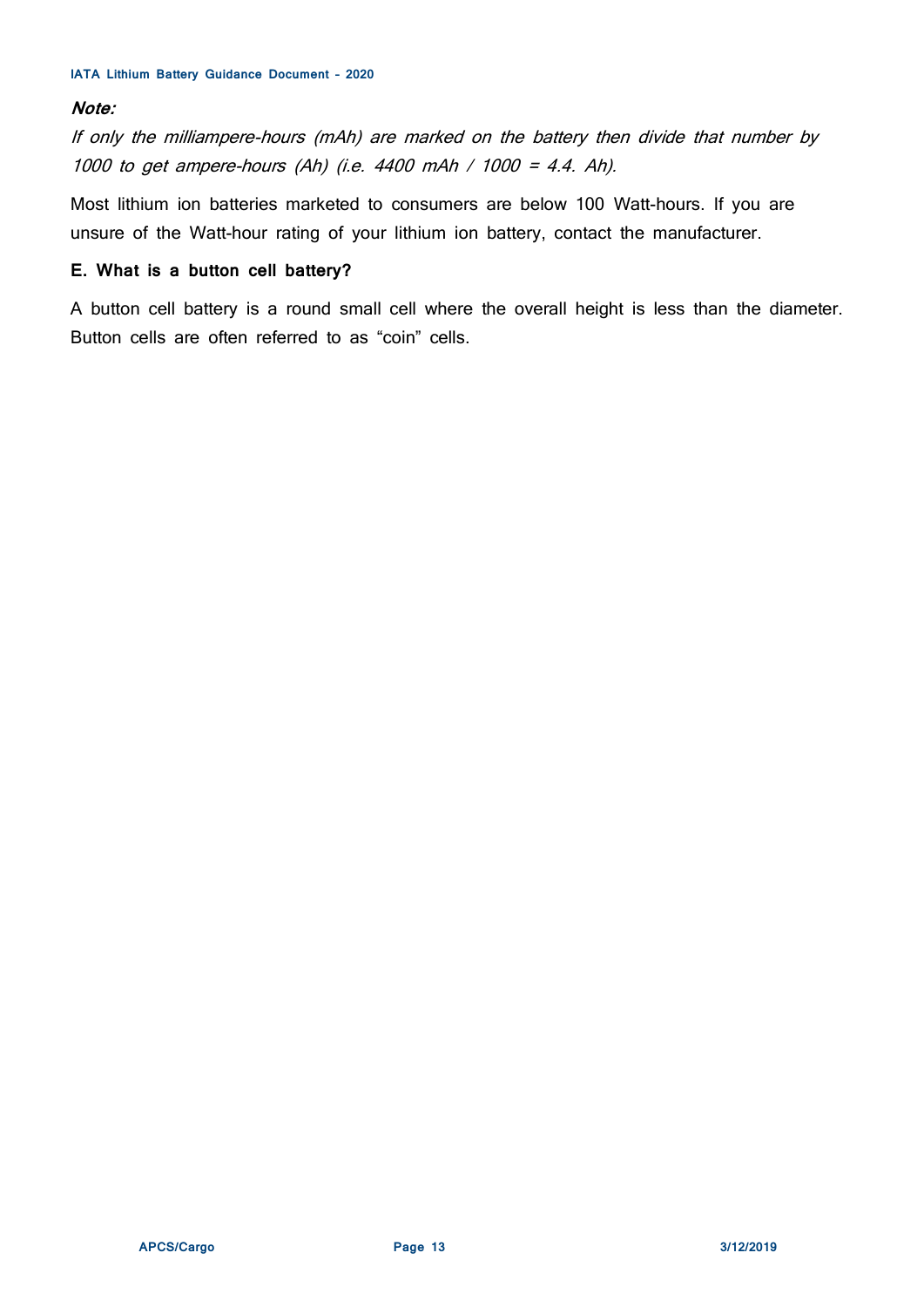#### **Part 2 – Questions related to Packaging and Transport Provisions**

## **A. How do I safely package lithium batteries for transport?**

One of the major risks associated with the transport of batteries and battery-powered equipment is short-circuit of the battery as a result of the battery terminals coming into contact with other batteries, metal objects, or conductive surfaces. Packaged batteries or cells must be separated in a way to prevent short circuits and damage to terminals. They must be packed in a strong rigid outer packaging unless when contained in equipment, the battery is afforded equivalent protection by the equipment in which it is contained. Sample packaging meeting these requirements is shown below:



#### **B. How can batteries be effectively protected against short circuit?**

Methods to protect against short circuit include, but are not limited to, the following methods:

- a. Packing each battery or each battery-powered device when practicable, in fully enclosed inner packagings made of non-conductive material (such as a plastic bag);
- b. Separating or packing batteries in a manner to prevent contact with other batteries, devices or conductive materials (e.g. metal) in the packagings; and
- c. Ensuring exposed terminals or connectors are protected with non-conductive caps, nonconductive tape, or by other appropriate means.

If not impact resistant, the outer packaging must not be used as the sole means of protecting the battery terminals from damage or short-circuiting. Batteries should be securely cushioned and packed to prevent shifting which could loosen terminal caps or reorient the terminals to produce short circuits.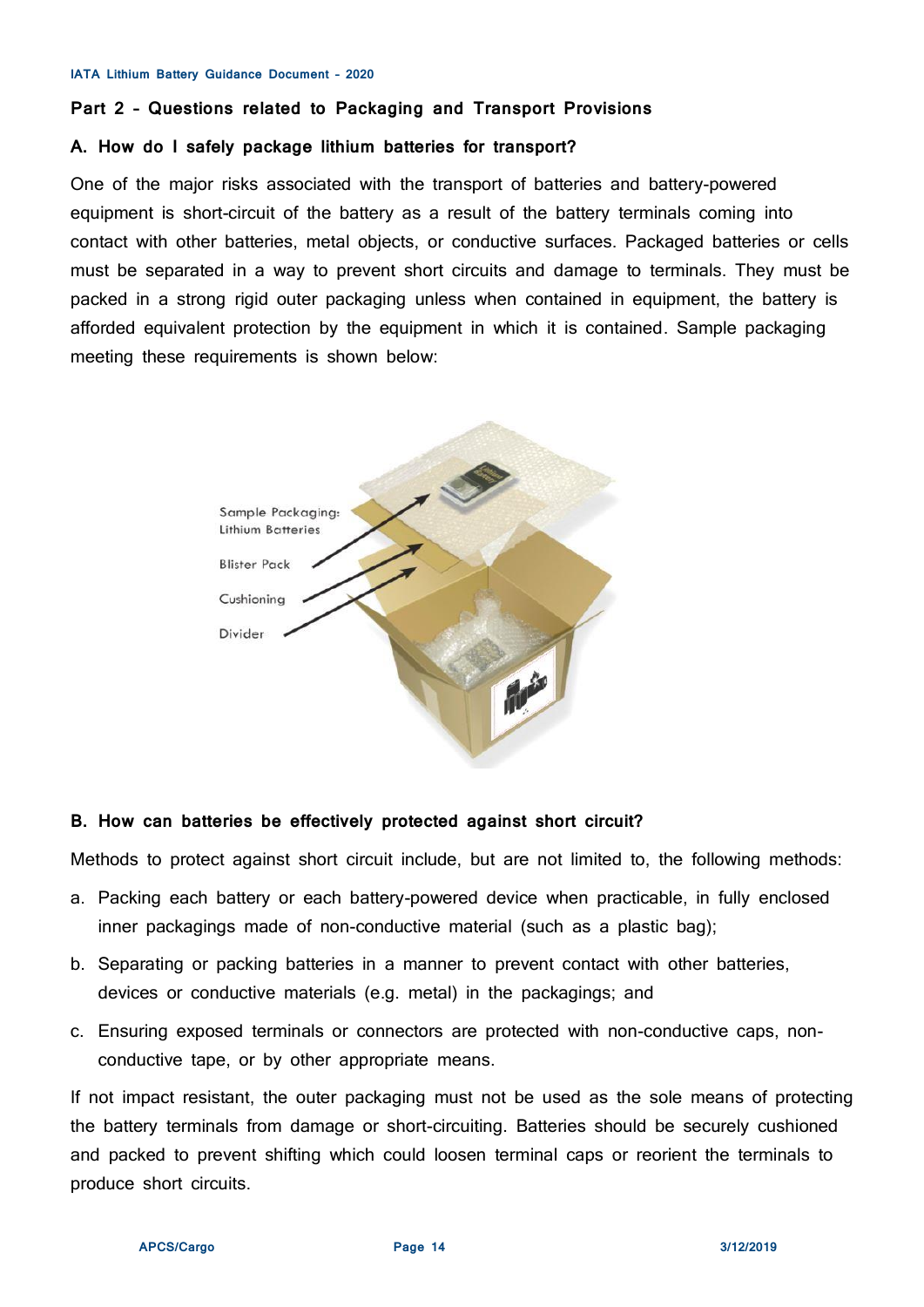Terminal protection methods include but are not limited to the following:

- a. Securely attaching covers of sufficient strength to protect the terminals;
- b. Packaging the battery in a rigid plastic packaging; and
- c. Constructing the battery with terminals that are recessed or otherwise protected so that the terminals will not be subjected to damage if the package is dropped.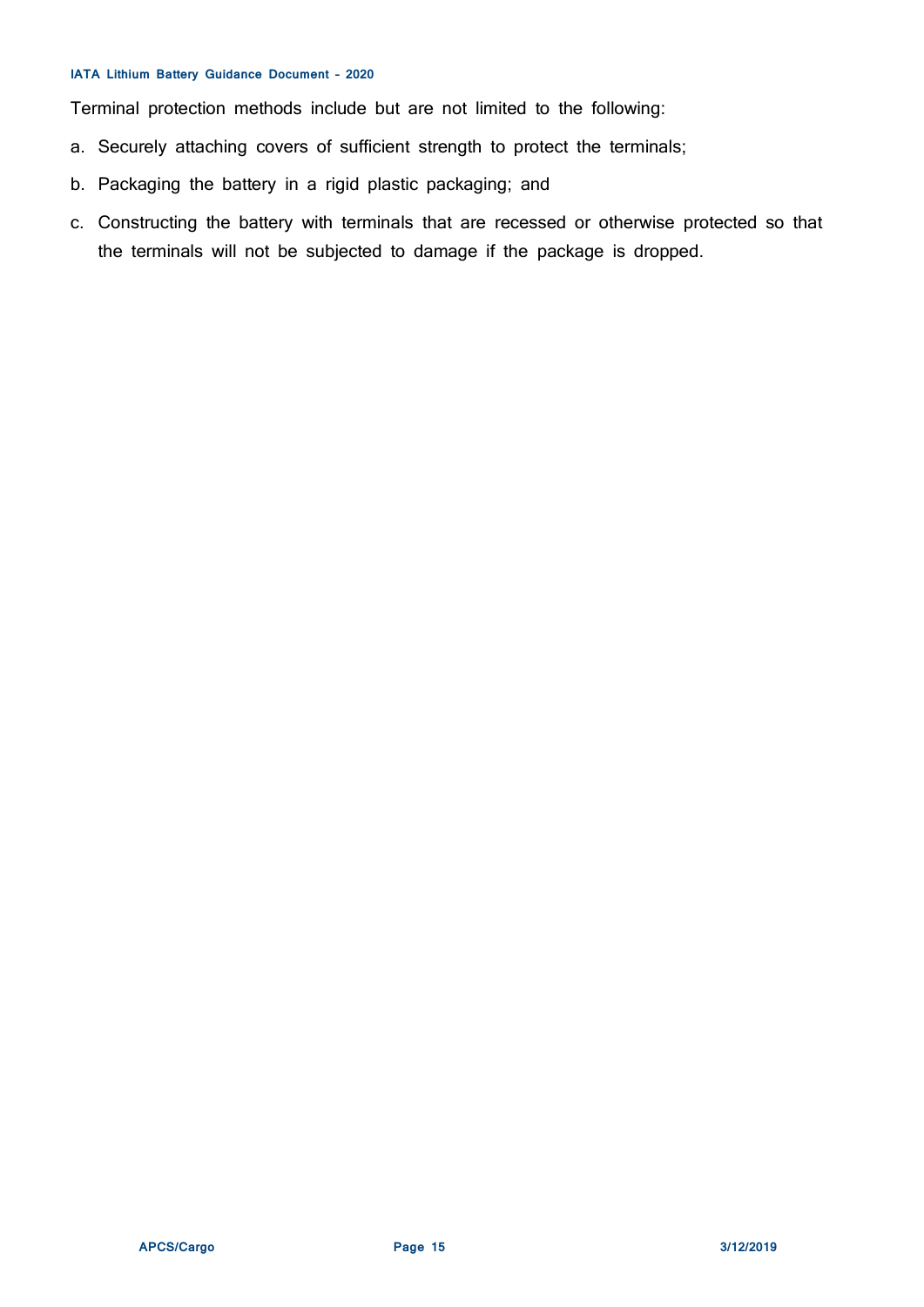# **C. I'm shipping using Section II of the packing instructions, what constitutes "adequate instruction"?**

Shippers of lithium batteries prepared in accordance with Section II of the lithium battery packing instructions are not subject to the formal dangerous goods training requirements set out in DGR 1.5, however, persons preparing such shipments must be provided with "adequate instruction" as described in DGR 1.6.

The following is offered as a starting point for an employer on what could be considered as being adequate instruction:

- 1. The employer must identify the different configurations of lithium batteries that they ship, i.e. lithium batteries and/or lithium batteries packed with equipment and/or lithium batteries contained in equipment; lithium metal batteries and/or lithium ion batteries.
- 2. The employer must document the procedures that apply to the configurations and battery types that they ship as determined in 1, above.
- 3. The procedures should be written up as a clear work instruction or other information that is available to all employees responsible for the preparation of lithium battery shipments.
- 4. All employees that are involved in the process of preparing lithium battery shipments must be taken through the procedure to ensure that they understand and can demonstrate the correct application of documented procedures for the packing, labelling, marking and documentations requirements, as applicable to their job function.
- 5. A record must be maintained that identifies each applicable employee and the date(s) that this instruction was provided.
- 6. Employees should be given periodic refresher, or at least demonstrate that they remain "adequately" instructed on how to perform the task. This should be done at least every two years or whenever the procedure is revised, or regulations are changed, whichever is sooner.
- 7. Companies that are involved in reverse logistics, i.e. arranging for returns of lithium batteries, lithium batteries packed with equipment or lithium batteries contained in equipment must develop a clear instruction for consumers on the process to be followed for returning products. This instruction must include packaging materials and lithium battery marks, as necessary. The instruction must also include the transport method and mode of transport that must be followed; this must include a clear statement on applicable prohibitions.

# **D. What does the lithium battery mark look like and when is it required?**

The lithium battery mark is required as specified in the additional requirements of Section II of packing instructions 965, 966, 967, 968, 969 and 970. It is also required as specified in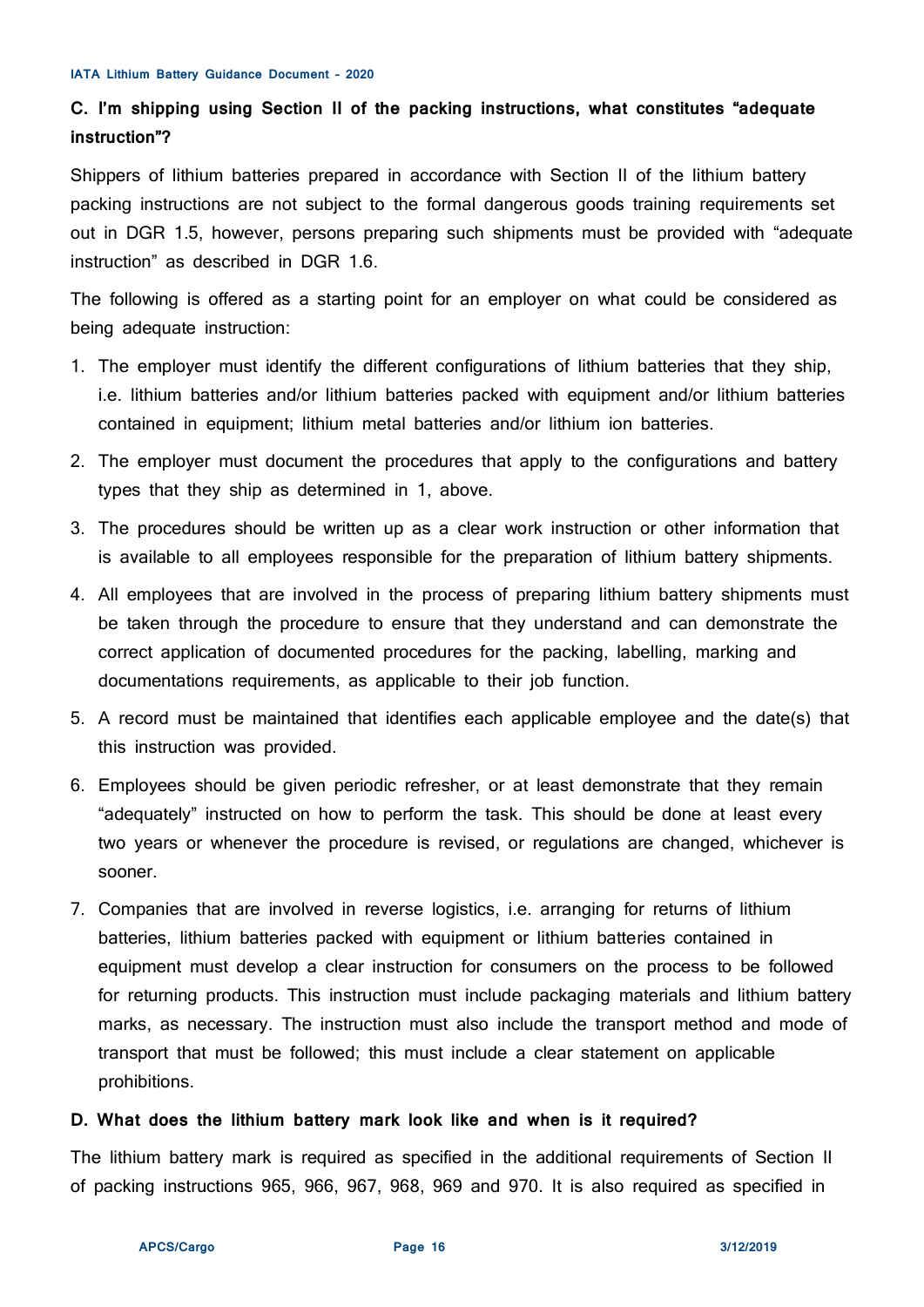the additional requirements of Section IB of packing instructions 965 and 968 in addition to the Class 9 lithium battery hazard label and Cargo Aircraft Only label. The mark is as shown in Figure 7.1.C of the IATA Dangerous Goods Regulations. The border of the mark must have red diagonal hatchings with a minimum width of 5mm. The symbol (group of batteries, one damaged and emitting flame, above the UN number for lithium ion or lithium metal batteries or cells) must be black on white or suitable contrasting background. The lithium battery mark may be printed directly on the outer packaging provided that there is sufficient contrast between the elements of the lithium battery mark and the colour of the packaging material. The minimum dimensions are 120 mm wide x 110 mm high. If the size of the package so requires, the dimensions/line thickness may be reduced to not less than 105 mm wide × 74 mm high.

<span id="page-16-0"></span>

\* Place for UN number(s), i.e. UN 3090, UN 3091, UN 3480 and/or UN 3481, as applicable. The UN number(s) indicated on the mark should be at least 12 mm high.

\*\* Place for telephone number

## **Note:**

The telephone number should be of a person knowledgeable about the shipment but is not intended to be for the purposes of obtaining immediate emergency response guidance and is therefore not required to be monitored at all times that the package is in transit. It is acceptable for the number to be monitored during the company's normal business hours in order to provide product-specific information relative to the shipment. However, it also is acceptable to use an emergency response, 24-hour phone number on the lithium battery mark.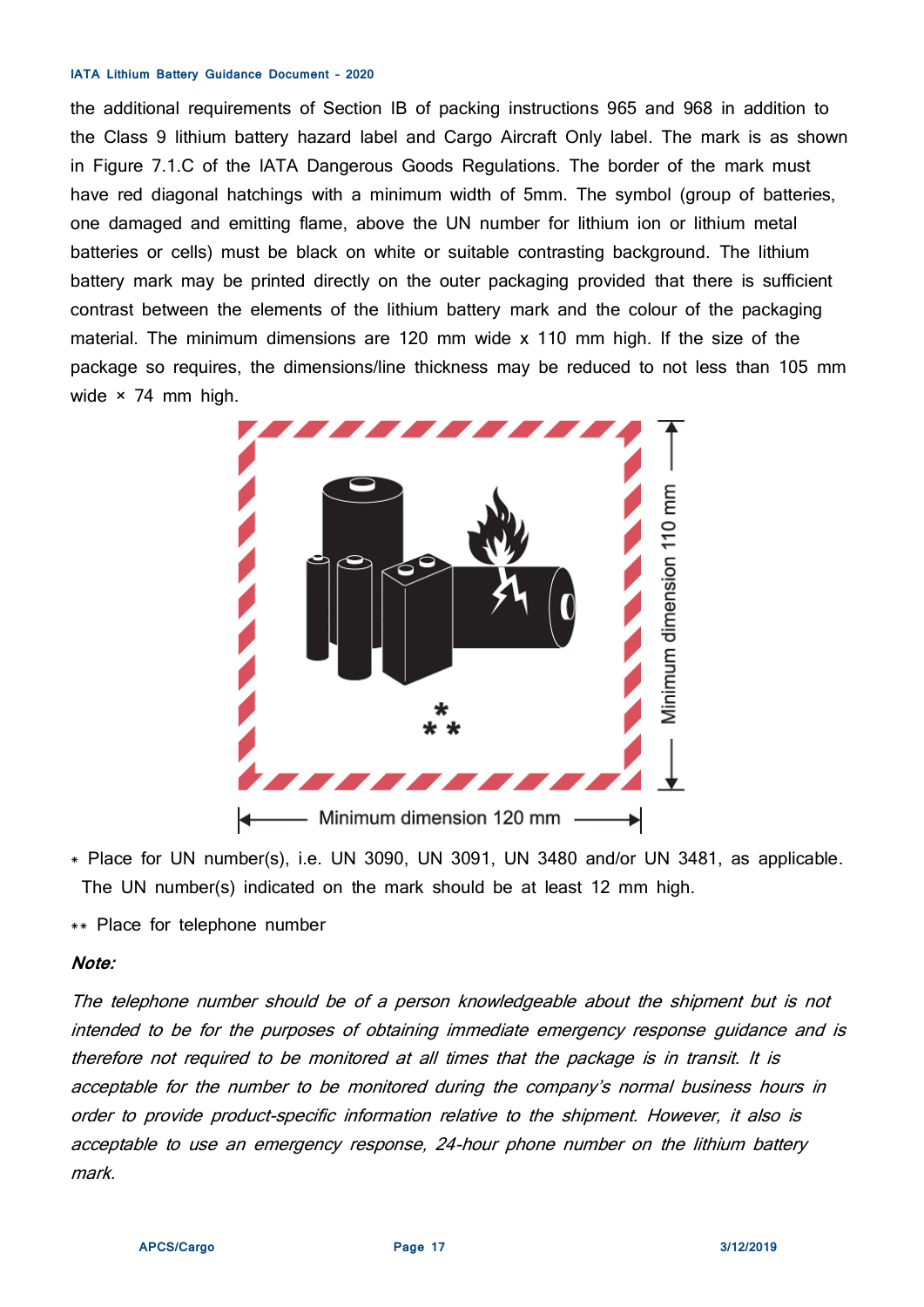# **E. If I have smaller packages, can I use a smaller lithium mark?**

Where the packages are of dimensions such that they cannot bear the full-size lithium battery mark, the mark dimensions may be reduced to 105 mm wide  $\times$  74 mm high. The design specifications remain otherwise the same.

Where any side of a package is large enough to bear the full-size lithium battery mark, the full size mark must be used.

# **F. When is a lithium battery mark not required on the package?**

A lithium battery mark must not be affixed to packages prepared in accordance with Section IA of Packing Instructions 965 and 968 and Section I of Packing Instructions 966, 967, 969 and 970.

A lithium battery mark is not **required** for packages prepared in accordance with Section II of PI 967 or PI 970 containing only button cell batteries installed in equipment (including circuit boards) or consignments of two packages or less where each package contains no more than four cells, or two batteries installed in equipment.

# **Note:**

The Air Waybill is only required to contain the statements "Lithium [ion or metal] batteries in compliance with Section II of PI9XX" when the lithium battery mark is affixed to the package(s).

**G. Section II in Packing Instructions 967 and 970 states that "the lithium battery mark is not required on consignments of two packages or less where each package contains no more than four cells, or two batteries installed in equipment." What is the intent of this provision?**

This provision is to require, where there are more than two packages in the consignment, that each package bears the lithium battery mark, and therefore the air waybill has the compliance statement e.g. "Lithium [ion or metal] batteries in compliance with Section II of PI 9xx [67 or 70]".

The provision continues to allow for small consignments of one or two packages containing no more than four cells or two batteries installed in equipment per package to move without the lithium battery mark and therefore without the compliance statement on the air waybill.

# **Note:**

A consignment is one or more packages of dangerous goods accepted by an operator (airline) from one shipper at one time and at one address, receipted for in one lot and moving to one consignee at one destination address.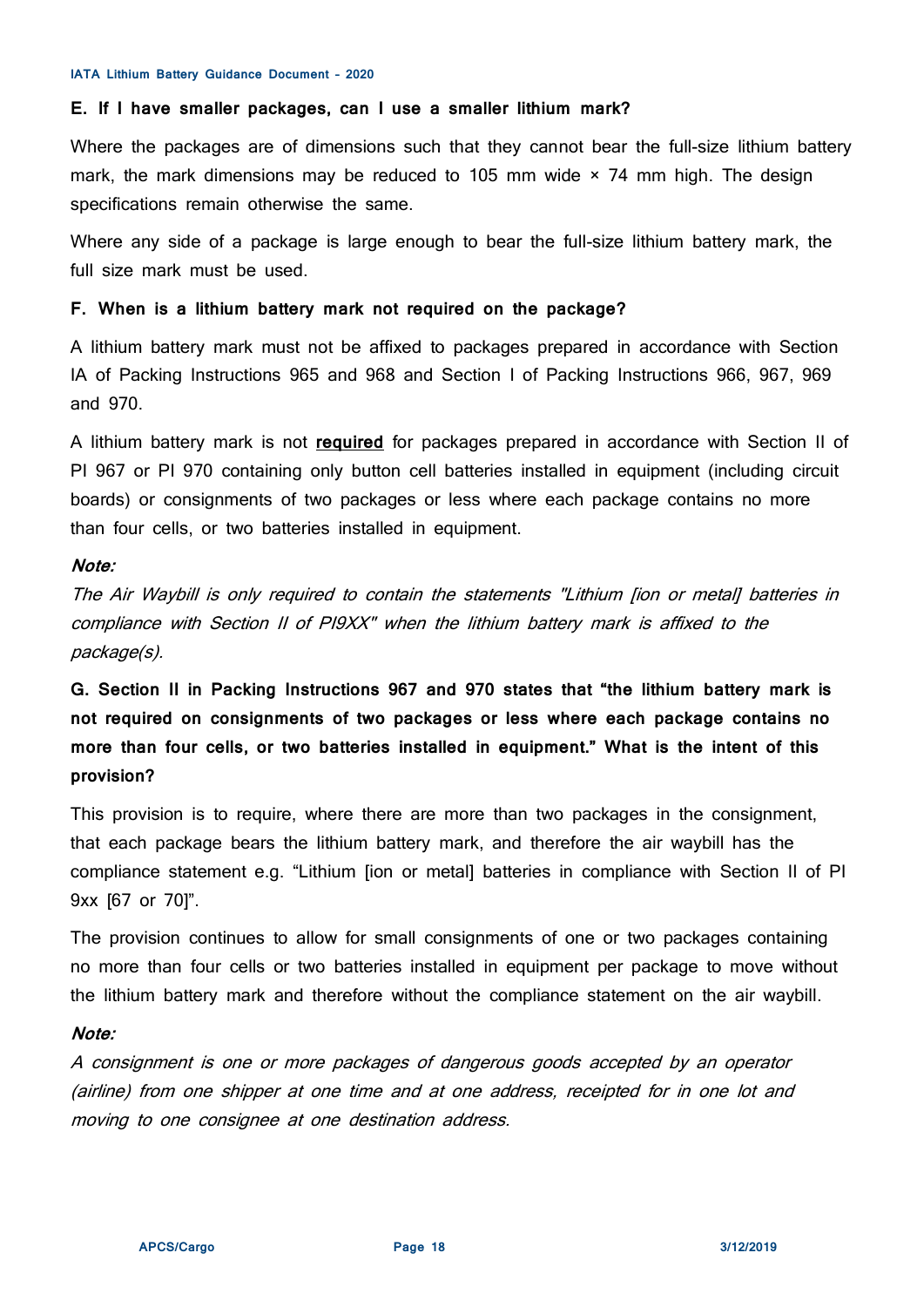# **H. I have an MP3 player that contains one single-cell lithium ion battery. Do I have to mark the shipping box that contains each MP3 player? What if I place five MP3 players in a shipping box? Does this require the lithium battery mark?**

For packages of single MP3 players, no lithium battery mark would be required since you can place up to 4 of these single-cell batteries in a box without applying the lithium battery mark on the outer box. In the case where 5 MP3 players are in a shipping package, a lithium battery mark on the shipping package is required.

# **I. Can a single lithium battery mark be used to identify that both lithium metal and lithium ion batteries are contained inside the package?**

Yes. The mark may bear all applicable UN numbers, e.g. UN 3091, UN 3481, to identify that the package contains lithium metal batteries packed with or contained in equipment and lithium ion batteries packed with, or contained in equipment.

## **J. What are the requirements for the telephone number on the lithium battery mark?**

The telephone number should be of a person knowledgeable about the shipment but is not intended to be for the purposes of obtaining immediate emergency response guidance and is therefore not required to be monitored at all times that the package is in transit. It is acceptable for the number to be monitored during the company's normal business hours in order to provide product-specific information relative to the shipment. However, it also is acceptable to use an emergency response, 24-hour phone number on the lithium battery mark.

# **K. For the purposes of the lithium battery packing instructions, what is considered the** "**package"?**

The package is the complete product of the packing operation that satisfies the requirements of the packing instruction and in a manner ready to be presented for transport (shipper/consignee information, hazard communication, etc.). The package may contain multiple batteries or pieces of equipment provided the limitations set out in the applicable packing instruction are not exceeded. The package must be marked and labelled as required by the packing instruction. A single package may be offered for transport, or one or more packages may then be placed into an overpack for ease of handling or transport purposes. When an overpack is used, the package marks and labels must be duplicated on the overpack unless the marks and labels required on individual packages are visible or are not required by the packing instruction (i.e. not more than 4 cells or 2 batteries when contained in equipment and no more than two packages in the consignment).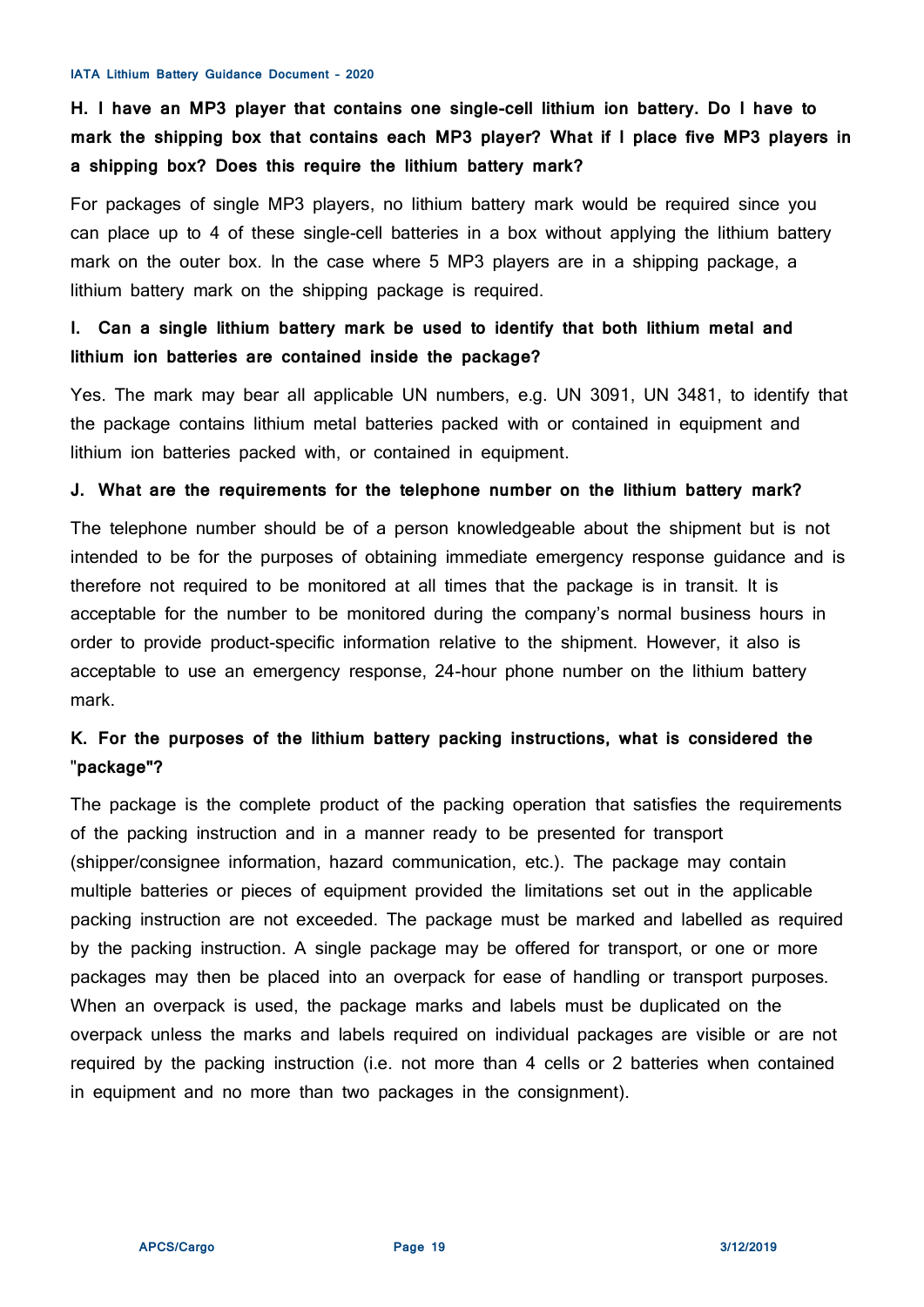## **L. Does the IATA DGR require a MSDS or SDS containing the UN test data?**

No. The IATA DGR does not require a safety data sheet (SDS) when offering lithium batteries for transport.

## **Note:**

A SDS is not a transport document. A SDS is only required for the supply and use of a substance or mixture meeting the Globally Harmonised System of Classification and Labelling of Chemicals (GHS) classification criteria. GHS does not include provisions for manufactured articles.

**M. Under Packing Instructions 966 and 969, it states that "The maximum number of batteries in each package must be the minimum number required to power the equipment, plus two spare sets. A "set" of cells or batteries is the number of individual cells or batteries that are required to power each piece of equipment". If a package contains 4 power tools (each tool contains 1 lithium ion battery), can 2 extra lithium ion batteries be placed in the package for each piece of equipment for a total of 12 batteries?**

Yes, providing you do not exceed the maximum net quantity for the relevant section of the packing instruction and the chosen aircraft type. The 12 batteries reflect two spare sets (8) for each of the 4 power tools in the outer package plus one each to power the device (4).

# **N. May lithium battery packages be placed in an overpack in accordance with the IATA Dangerous Goods Regulations?**

Yes, but there are segregation requirements that need to be considered for certain other classes of dangerous goods. UN 3090, lithium metal batteries prepared in accordance with Section IA or Section IB of PI 968 and UN 3480, lithium ion batteries prepared in accordance with Section IA or Section IB of PI 965 are not permitted in the same outer packaging with dangerous goods classified in Class 1 other than Division 1.4S, Division 2.1, Class 3, Division 4.1 or Division 5.1. The overpack may also contain goods not subject to the Regulations provided there are no packages enclosing different substances which might react dangerously with each other. An overpack must be marked with the word "overpack" and must be labelled with the lithium battery mark (DGR Figure 7.1.C), unless the mark(s) on the package(s) inside the overpack are visible or not required by the Packing Instruction.

In addition, the word "overpack" must be marked on overpacks containing packages transported in accordance with Section I of the applicable Packing Instructions (i.e. bearing the Class 9 lithium battery hazard label).

## **Note:**

For Section II of PI 965 and PI 968 the shipper is limited to one (1) package per consignment (shipment) and no more than one (1) package complying with the requirements of Section II may be placed in an overpack. This overpack may also contain packages of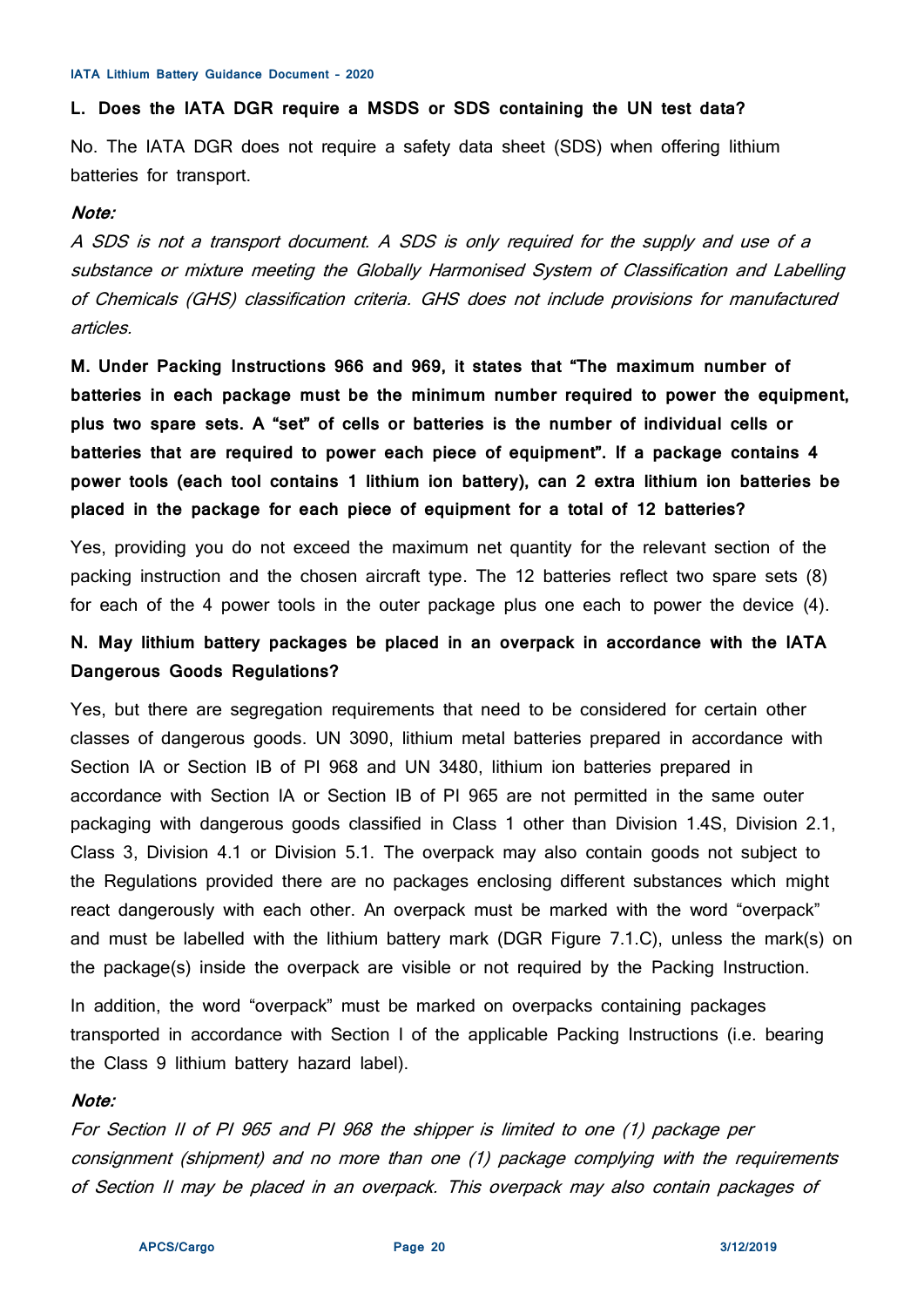non-dangerous goods and/or packages prepared in accordance with Section IA and/or IB of PI 965 and/or PI 968 and/or packages of other dangerous goods, excluding packages containing dangerous goods classified in Class 1 other than Division 1.4S, Division 2.1, Class 3, Division 4.1 or Division 5.1.

# **O. Do the quantity limits shown in the lithium battery packing instructions apply to overpacks containing lithium batteries?**

The quantity limits shown in the packing instructions refer to the maximum net weight of lithium batteries in each package. Provided each package remains within the limit specified in the packing instruction, there are no limits specified for an overpack.

#### **Note:**

For Section II of PI 965 and PI 968 the shipper is limited to one (1) package per consignment (shipment) and no more than one (1) package complying with the requirements of Section II may be placed in an overpack. This overpack may also contain packages of non-dangerous goods and/or packages prepared in accordance with Section IA and/or IB of PI 965 and/or PI 968 and/or packages of other dangerous goods, excluding packages containing dangerous goods classified in Class 1 other than Division 1.4S, Division 2.1, Class 3, Division 4.1 or Division 5.1.

# **P. Packing Instructions 966 and 969 Section II include a requirement for a 1.2 metre drop test. What portion or portions of the package are subject to this test?**

The completed package containing batteries as prepared for transport in accordance with the relevant packing instruction must be capable of withstanding the 1.2 m drop test. This could apply to a package solely containing batteries that is packaged in full compliance with the provisions of the packing instruction (to include the 1.2 m drop test capability requirement) and is then packed with equipment in a strong rigid outer packaging and offered for transport (see item 2N for additional information related to overpacks). Or, it could apply to a package that includes batteries properly packed in inner packaging and equipment or other nondangerous goods that are placed in an strong rigid outer packaging. The package that includes both the inner packaging containing batteries and the equipment must comply with the packing instruction to include meeting the capability to pass the 1.2 m drop test.

# **Q. How do I transport prototype lithium cells and batteries that have not passed the UN 38.3 Tests?**

Pre-production prototypes of lithium batteries or cells, when these prototypes are transported for testing, or low-production runs (i.e. annual production runs consisting of no more than 100 lithium cells and batteries) of lithium cells or batteries that have not been tested to the requirements in subsection 38.3 of the UN Manual of Tests and Criteria may be transported aboard cargo aircraft, if approved by the appropriate authority of the State of origin and the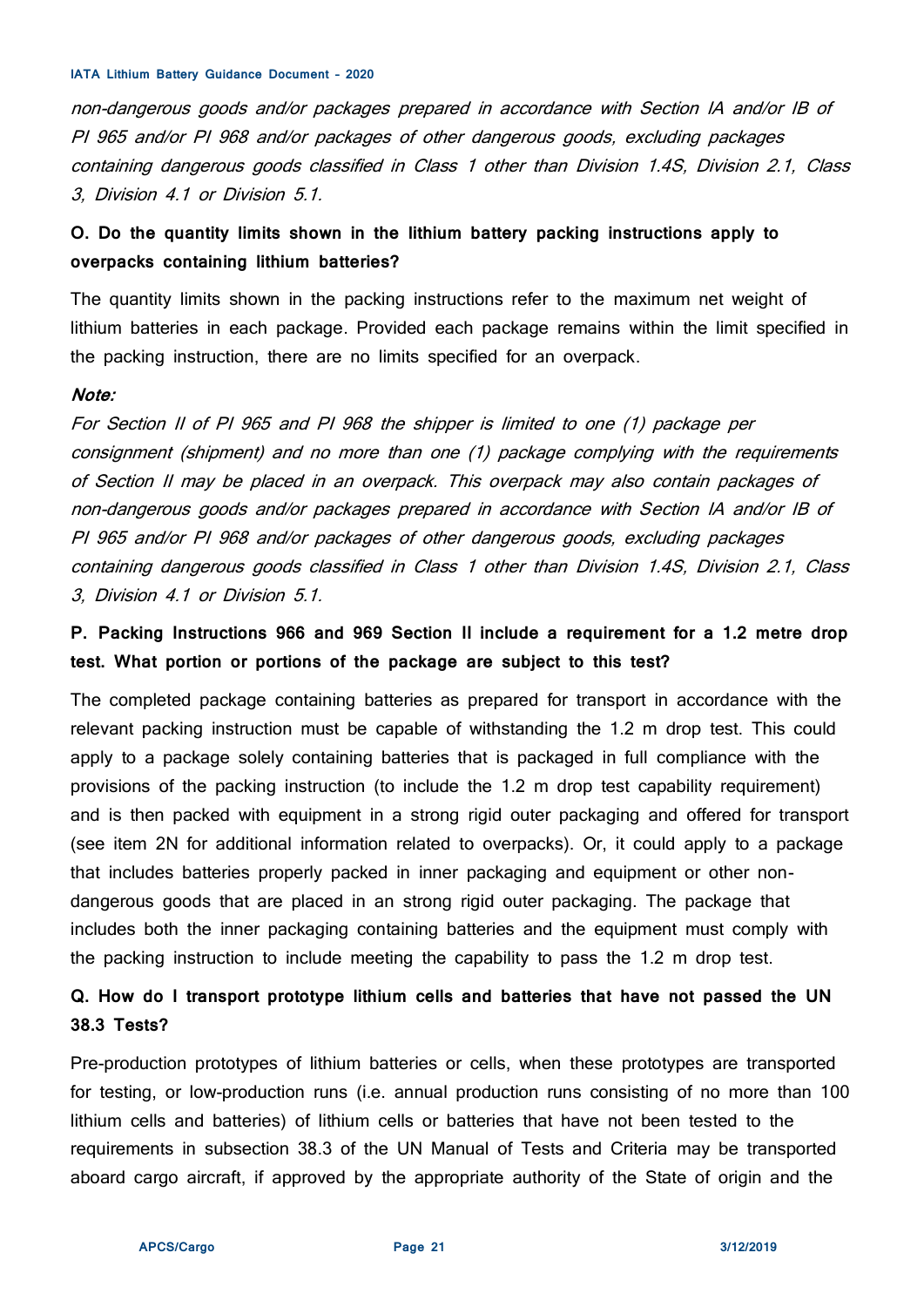requirements in Packing Instruction 910 of the Supplement to the Technical Instructions are met (see Special Provision A88).

The appropriate authority of the State of origin should provide details of PI 910 as part of the approval process.

# **R. Can I ship recalled, damaged or non-conforming cells or batteries?**

Lithium batteries, identified by the manufacturer as being defective for safety reasons, or that have been damaged, that have the potential of producing a dangerous evolution of heat, fire or short circuit are forbidden for transport by air (e.g. those being returned to the manufacturer for safety reasons). This applies also to lithium cells or batteries installed inside equipment such as mobile phones, laptops or tablets where the devices are subject to recall due to the safety concerns of the lithium cell or battery installed in the device.

Batteries which have some other defective feature (e.g. LEDs not showing charge, incorrect model number on label, or batteries not holding enough charge) could still be shipped by air. Also, laptops being returned may not have a defective battery, it may not meet the needs of the customer, may be defective itself (but not the battery), etc. In these situations air transport would be permitted. The battery or equipment manufacturer should be contacted to determine the appropriate shipping method.

# **S. How do I protect against "inadvertent activation"?**

When batteries are contained in equipment, the equipment must be packaged in a manner that prevents unintentional activation or must have an independent means of preventing unintentional activation (e.g., packaging restricts access to activation switch, switch caps or locks, recessed switches, trigger locks, temperature sensitive circuit breakers, etc.). This requirement does not apply to devices which are intentionally active in transport (RFID transmitters, watches, sensors etc.) and which are not capable of generating a quantity of heat sufficient to be dangerous to packaging or personal safety.

# **T. What is the maximum weight of batteries per package for fully regulated batteries contained in equipment (Section I)?**

The maximum weight is 5 kg of lithium batteries per package for passenger and cargo aircraft and 35 kg of lithium batteries per package for cargo aircraft only.

|                                                                              | <b>Net Quantity per</b><br>Package<br>Passenger Aircraft | <b>Net Quantity per</b><br>Package<br>Cargo Aircraft Only |
|------------------------------------------------------------------------------|----------------------------------------------------------|-----------------------------------------------------------|
| Lithium Ion & Lithium<br>Metal cells and batteries<br>contained in equipment | $5$ kg                                                   | 35 kg                                                     |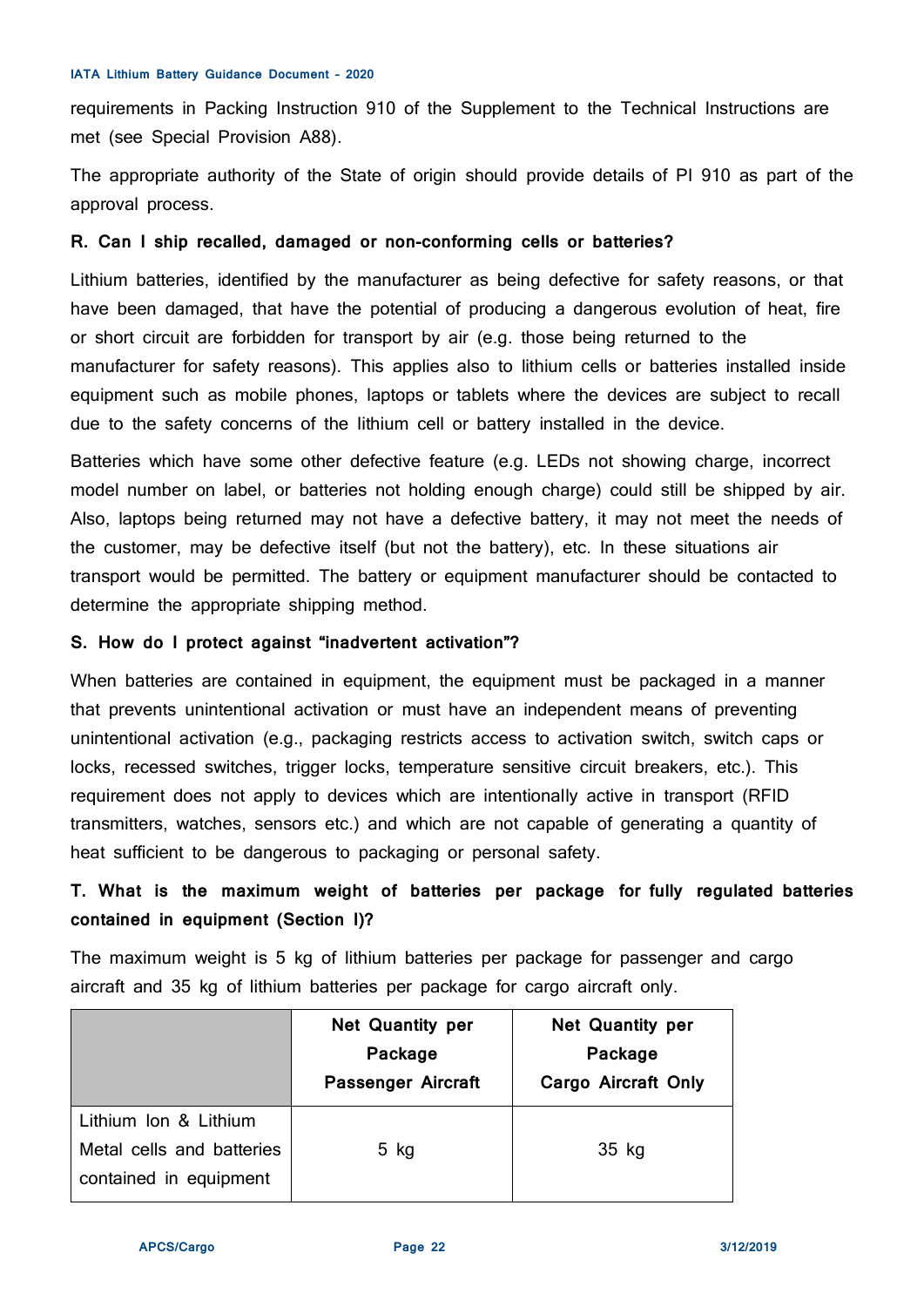# **U. Do I need to declare a gross weight or a net weight for lithium batteries (Section I)?**

All lithium battery shipments, including when packed with or contained in equipment, must be declared by the net weight of lithium cells or batteries contained in the package as per the definition of "net quantity", see page 3.

# **V. I have 2 kg of 2.7Wh cells and 2 batteries that meet the Section II limitations; can I place them in one package?**

No. The limits found in Table 965-II and Table 968-II cannot be combined. Shippers are not permitted to ship more than one package of Section II PI 965 at one time. Therefore quantities of lithium ion cells or batteries that exceed the limit for one package must be shipped as Section IB of the applicable packing instruction.

# **W. I am shipping Section IB lithium [ion or metal] batteries; do I need dangerous goods training?**

Yes. All the provisions of the Dangerous Goods Regulations apply to shipments of Section IB batteries except the references listed in Section IB. Therefore, dangerous goods training as indicated in Subsection 1.5 of the Dangerous Goods Regulations is required.

# **X. What are the additional marking requirements for a package prepared under Section IB of Packing Instruction 965 and 968?**

Because all of the requirements of the dangerous goods regulations apply other than the requirement to use UN specification packaging, each package must be marked with:

- the UN Number preceded by "UN" and the Proper Shipping Name (DGR 7.1.4.1 (a));
- the shipper and consignee address (DGR  $7.1.4.1$  (b));
- in addition, the net weight as required by (DGR 7.1.4.1(c)) must be marked on the package; and
- the lithium battery mark [\(see item 2D\)](#page-16-0) in addition to the Class 9 lithium battery hazard label and Cargo Aircraft Only label.

# **Note:**

When using an overpack, each package must be marked in accordance with the Regulations and then, when placed in an overpack, marked as required by DGR 7.1.7.

# **Y. I am shipping perishable cargo with lithium battery powered temperature or data loggers; do I need to follow the Dangerous Goods Regulations?**

Yes. All the applicable provisions for lithium batteries will need to be followed by the shipper of such devices, including the limitations for devices that are "active" (on) during transport.

# **Note:**

1. The [perishable cargo regulations](http://www.iata.org/pcr) (PCR) also apply to such shipments.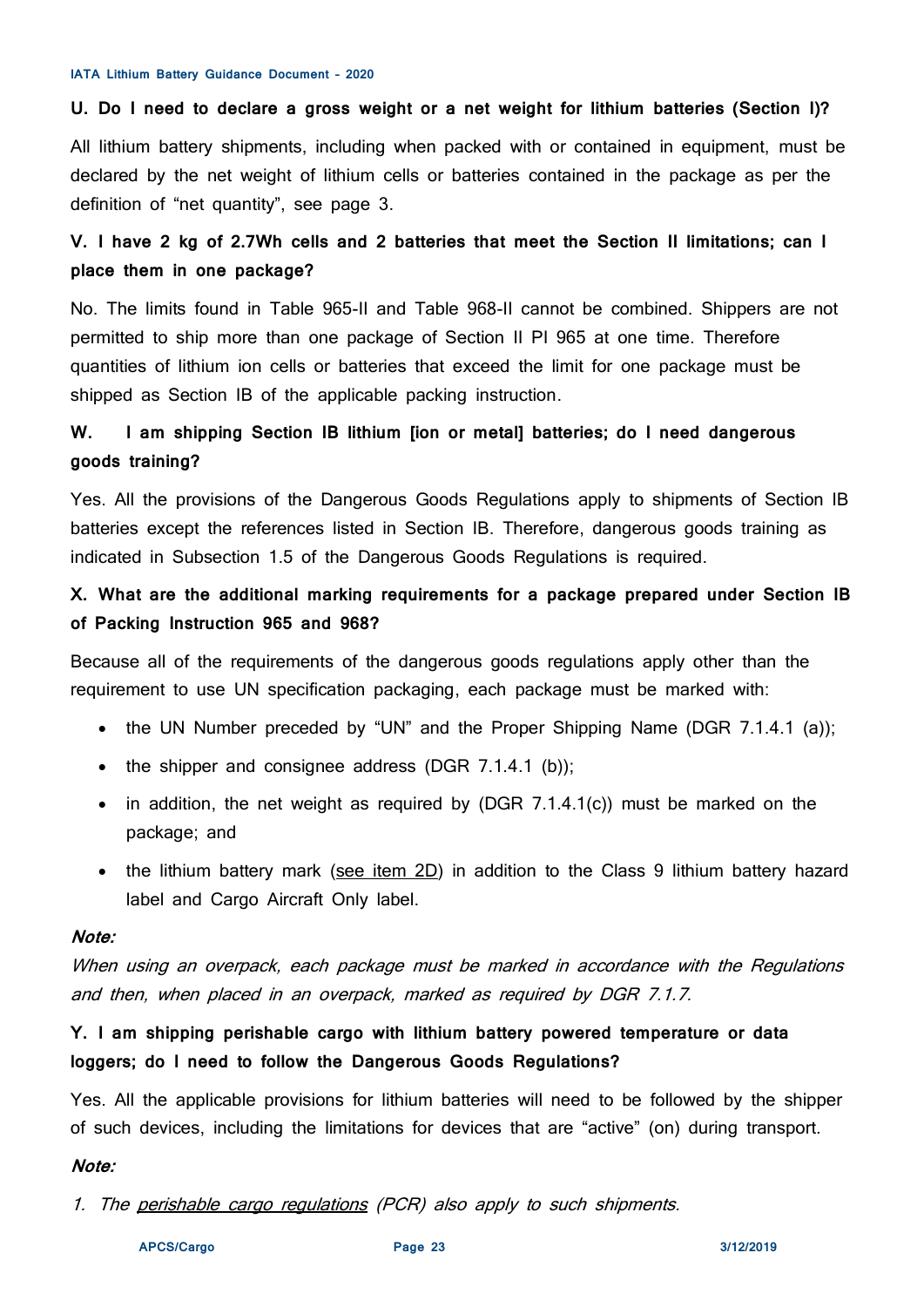2. Further information on active devices can be found on the IATA website [https://www.iata.org/whatwedo/cargo/pharma/Documents/lithium-battery-guidance-document-](https://www.iata.org/whatwedo/cargo/pharma/Documents/lithium-battery-guidance-document-2017-for%20pharma-en.pdf)[2017-for%20pharma-en.pdf](https://www.iata.org/whatwedo/cargo/pharma/Documents/lithium-battery-guidance-document-2017-for%20pharma-en.pdf)

# **Z. Do I need to include an additional document or statement to certify that my lithium ion batteries are at no more than 30% SoC?**

No. For lithium ion batteries shipped in accordance with Section IA or Section IB of PI 965, which must be on a Shipper's Declaration, the Shipper's Declaration includes a certification statement "I declare that all of the applicable air transport requirements have been met."

By signing the Shipper's Declaration the shipper is making a legal statement that all the applicable provisions of the DGR have been complied with, which includes that the lithium ion batteries are at no more than 30% SoC.

For Section II of PI 965, the provision of the compliance statement "lithium ion batteries in compliance with Section II of PI 965" on the air waybill will be taken by regulatory authorities as a legal declaration of compliance.

**AA. I have lithium ion batteries packed with equipment (PI 966, Section I) where the lithium ion batteries are packed in a fibreboard (4G) box and then that box is packed with the equipment in a fibreboard outer packaging. Is this an overpack?**

No, Section I of PI 966 (and also PI 969) allows two methods of having lithium batteries packed with equipment. Either:

- (a) the lithium batteries are packed into a UN specification packaging meeting PG II performance standards and then packed with the equipment in an outer packaging; or
- (b) the lithium batteries and the equipment are packed into UN specification packaging meeting PG II performance standards.

In either case what is presented for transport is a "package" and not an overpack.

 $\circledR$ 

**BB. Does the definition of "consignment" apply to the house air waybill (HAWB) or to the master air waybill (MAWB)?**

The use of HAWB or MAWB has no direct relationship to what is a "consignment". For example a MAWB may have multiple consignments where each of the consignments are from separate shippers, or are from one shipper but to separate consignees, or the MAWB may be just be a single consignment from one shipper to one consignee.

The following limitations apply to consignments:

1. a shipper is not permitted to consign more than one package of Section II, PI 965 or PI 968; and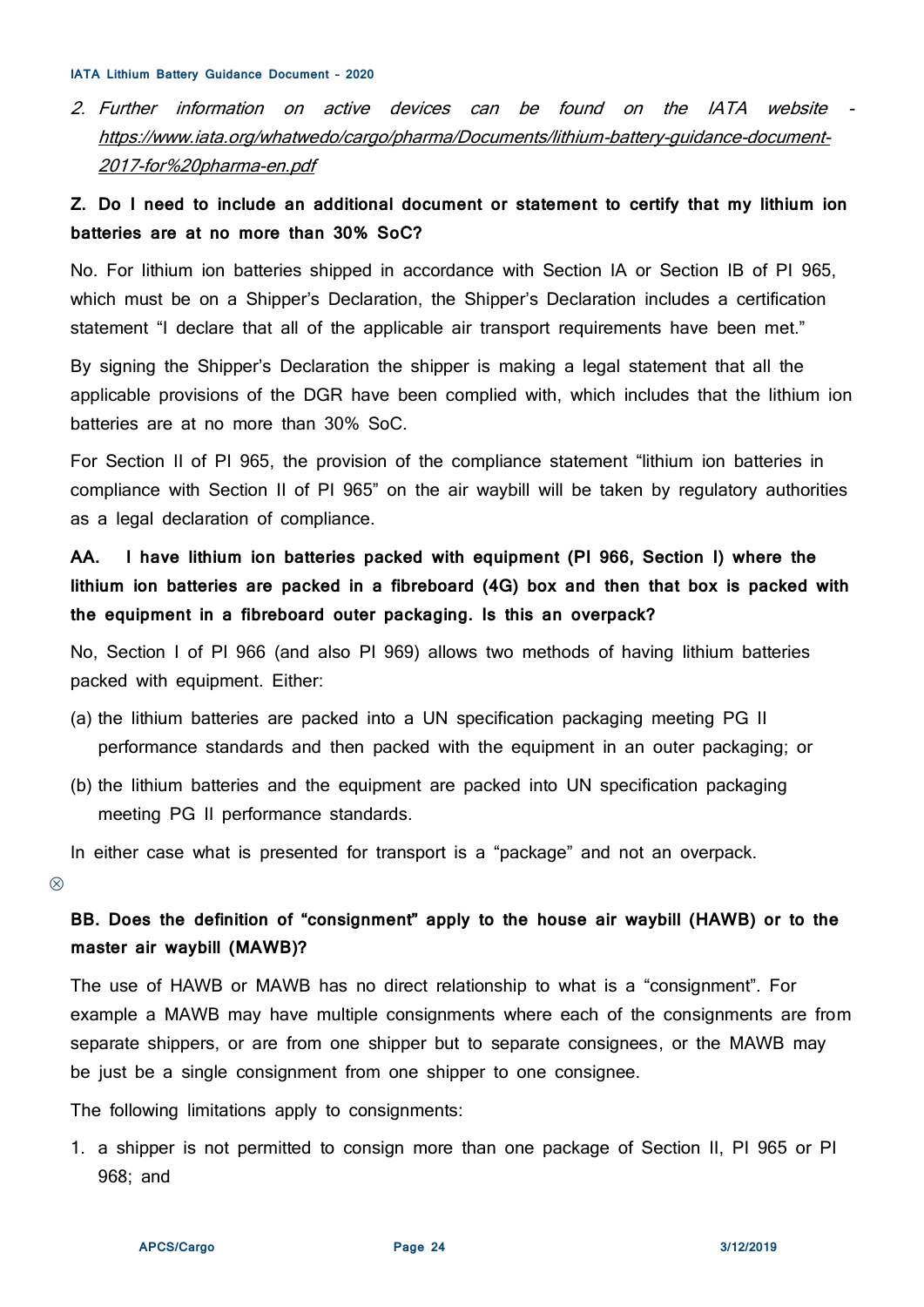2. a shipper is not permitted to consign more than two packages of lithium batteries contained in equipment under Section II of PI 967 and PI 970 where there are no more than 4 cells or 2 batteries in the package without the application of the lithium battery handling label (lithium battery mark) on the package.

The objective of these two conditions is to:

- 1. restrict the number of packages of just lithium batteries that are carried by air that are not subject to the dangerous goods acceptance check and that are not shown on the written information to the pilot-in-command. The intention here is to force shippers of multiple packages to declare these on a Shipper's Declaration for Dangerous Goods and therefore make the consignment subject to the full checks for air transport.
- 2. require appropriate hazard communication on packages and on the air waybill where a shipper has more than two packages of lithium batteries contained in equipment.

#### **Notes:**

- 1. This does not mean that every retail "package" must bear the lithium battery mark. A shipper may place multiple retail boxes, each containing a lithium battery meeting Section II installed in equipment, into an outer packaging to form the package for air transport. There is no limit on the number of individual retail boxes that can be placed into the outer packaging, except that a "package" must not contain more than 5 kg net weight of lithium batteries. Each such package must bear the lithium battery mark and when an air waybill is used the air waybill must show the applicable compliance statement, e.g. "lithium ion batteries in compliance with section II of PI 967".
- 2. Shippers or freight forwarders should not try to split a consignment across multiple air waybills to try to avoid the application of the lithium battery mark where there are more than two packages with lithium batteries contained in equipment under Section II in a consignment.

# **CC. Can I ship 2 mobile phones in the same package with 2 power banks using the Section II provisions?**

No, the power banks are classified as UN 3480, **Lithium ion batteries**. Under the provisions of PI965 Section II other dangerous goods are not permitted in the same outer packaging. The power banks are also not considered as "spares" for the purposes of PI 966 and Lithium ion batteries packed with equipment.

 **DD. What is the correct classification for hearing aids or Bluetooth® "earbuds" that are shipped in a charging case or with a charging case in the same package?**

Bluetooth® earbuds or hearing aids that are shipped in or with a charging case should be classified as "UN3481, Lithium batteries packed with equipment" and packaged in accordance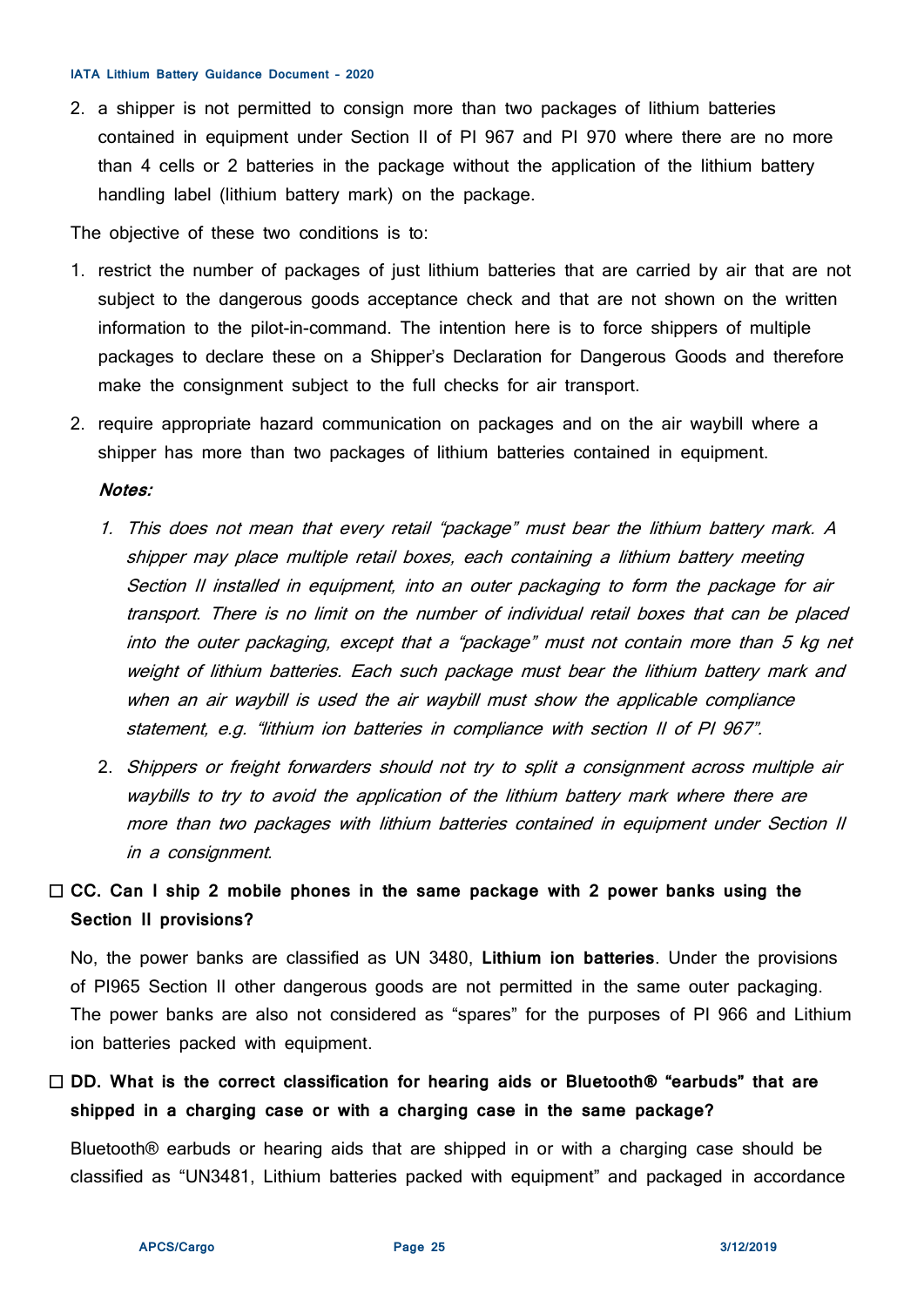with PI 966. If the charging case is shipped without the earbuds, the case must be classified as "UN3480, Lithium ion batteries" and packaged in accordance with PI 965.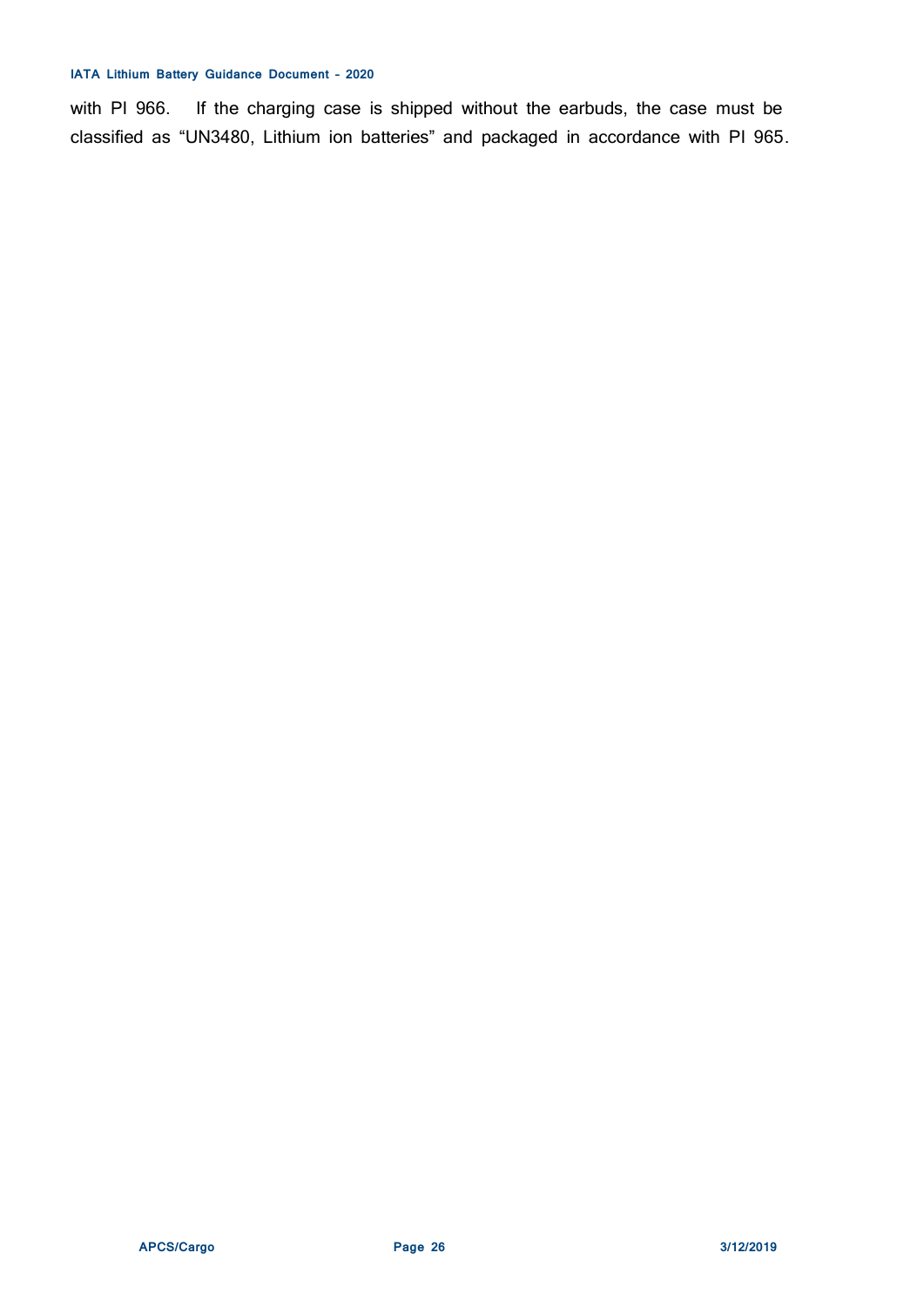#### **Part 3 – Questions Related to Design Type Testing Provisions**

## **A. Where can I find requirements related to testing of battery design types?**

The UN Manual of Tests and Criteria sets out specific tests that must be conducted on each lithium cell or battery design type. Each test is intended to either simulate a common transportation occurrence such as vibration or changes in altitude or to test the integrity of a cell or battery. You may obtain a copy of these testing requirements via the following website: [http://www.unece.org/trans/danger/publi/manual/manual\\_e.html](http://www.unece.org/trans/danger/publi/manual/manual_e.html)

## **B. What constitutes a design change requiring renewed design type testing?**

The following provisions are taken from the  $6<sup>th</sup>$  revised edition, Amend. 1 of the UN Manual of Tests and Criteria, paragraph 38.3.2.2.

A cell or battery that differs from a tested design by:

- (a) For primary cells and batteries, a change of more than 0.1 g or 20% by mass, whichever is greater, to the cathode, to the anode, or to the electrolyte;
- (b) For rechargeable cells and batteries, a change in Watt-hours of more than 20% or an increase in voltage of more than 20%; or
- (c) A change that would materially affect the test results.

shall be considered a new type and shall be subjected to the required tests.

Note: the type of change that might be considered to differ from a tested type, such that it might lead to a failure of any of the test results, may include, but is not limited to:

- (a) A change in the material of the anode, the cathode, the separator or the electrolyte;
- (b) A change of protective devices, including the hardware and software;
- (c) A change of safety design in cells or batteries, such as a venting valve;
- (d) A change in the number of component cells;
- (e) A change in connection mode of component cells;
- (f) For batteries which are to be tested according to T.4 with a peak acceleration less than 150  $g<sub>n</sub>$ , a change in the mass which could adversely impact the result of the T.4 test and lead to a failure.

In the event that a cell or battery type does not meet one or more of the test requirements, steps shall be taken to correct the deficiency or deficiencies that caused the failure before such a cell or battery type is retested.

**C. What edition of the UN Manual of Tests and Criteria must be used when testing new lithium cell or battery designs**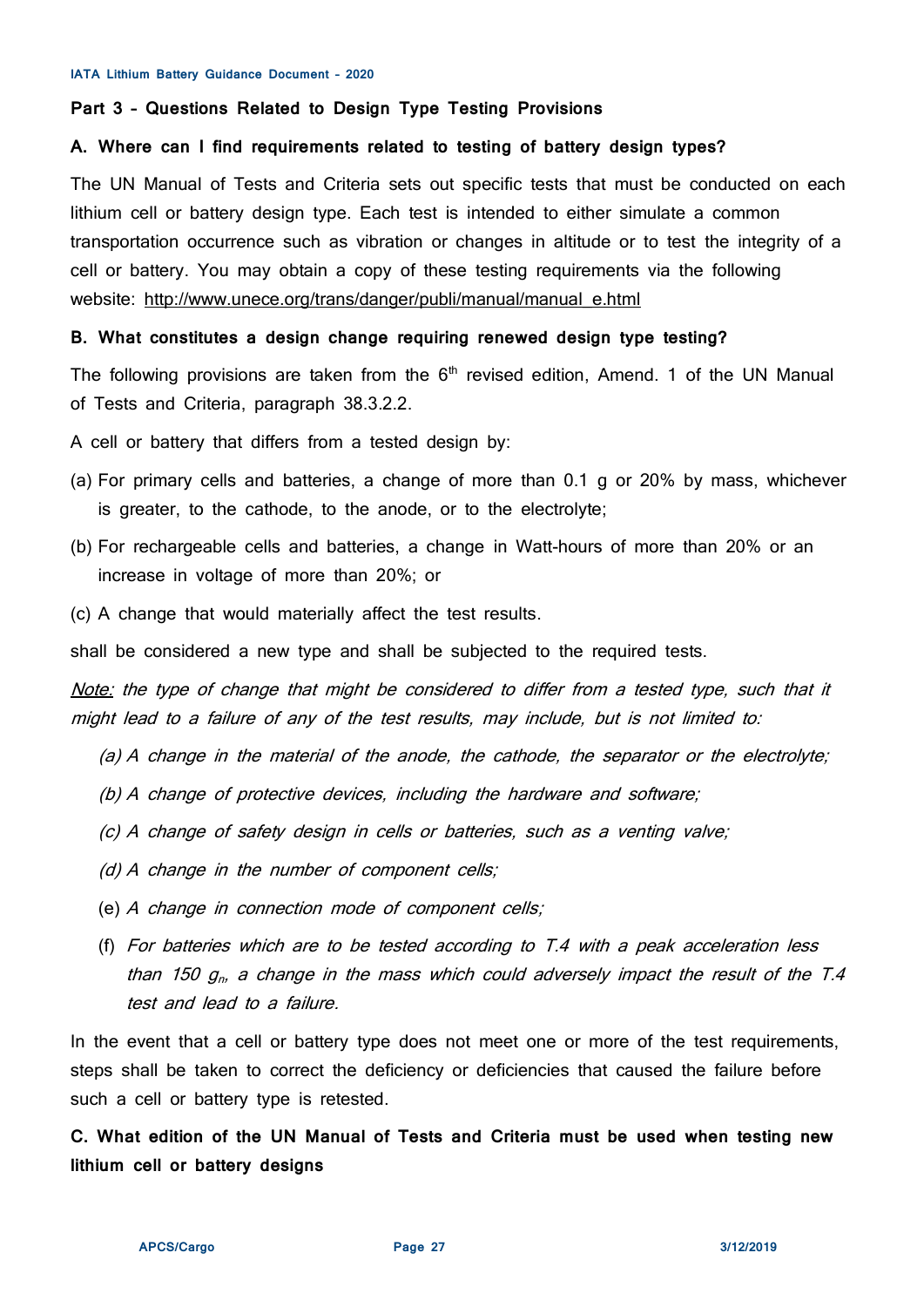If a newly produced lithium cell or battery design is being tested for the first time, then the edition of the UN Manual of Tests and Criteria in effect at the time that the cell or battery designs are first tested must be used. For example, a new lithium ion battery design is produced for the first time in March 2019. This battery must be tested in accordance with the provisions of the  $6<sup>th</sup>$  revised edition and amendment 1 of the UN Manual of Tests and Criteria as this is the edition in effect, see Note under DGR 1.1.1 (1.1 of the LBSG).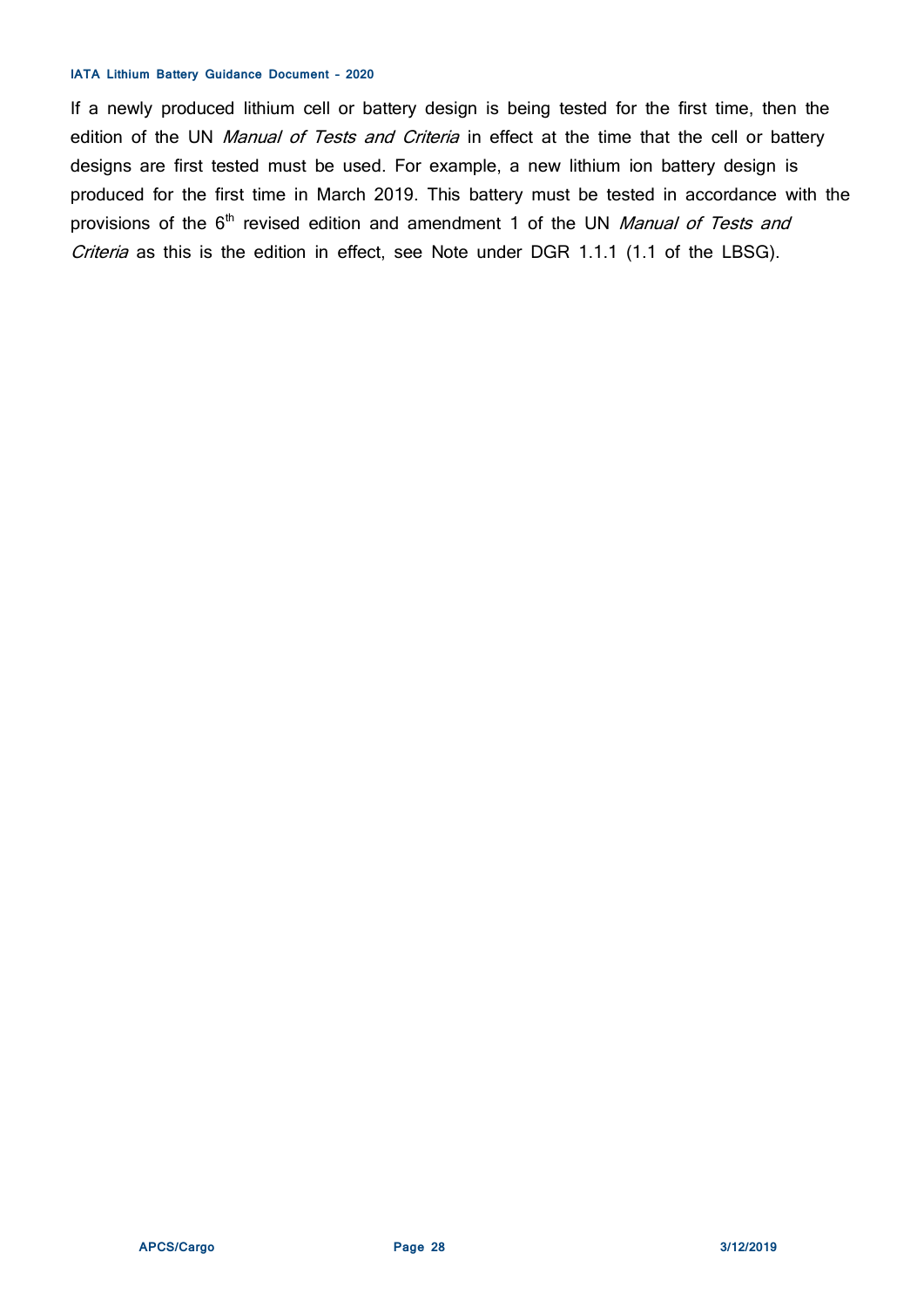#### <span id="page-28-0"></span>Part 4 - Questions Related to the Lithium Battery Test Summary<sup>1</sup>

## **A. Does the test summary apply to equipment containing lithium cells or batteries?**

Yes, the test summary applies to the cells and batteries irrespective of whether they are shipped alone or contained in equipment.

#### **B. Can multiple batteries/manufacturers/products be listed on one report?**

Yes, it is acceptable to have a single document that addresses multiple batteries / manufacturers / products, provided all required information is stated. For example, a tablet manufacturer may purchase lithium ion batteries from three different battery manufacturers. The test summary for the product will therefore list batteries and all related information (e.g., Watt-hours, test labs) from the three battery manufacturers without naming the manufacturer due to confidentiality issues.

# **C. Is it acceptable to list the various test houses, tests and range of revisions tested to for the UN 38.3 revision and amendments?**

Yes, it is acceptable to have multiple test houses and their addresses, email information, etc. listed provided all required information is stated. The test house is not required to be aligned to a specific battery or product on the test summary when the test summary covers multiple batteries/products. It is required to have the test report number and date of test for each cell/battery/product listed on the test summary.

# **D. What is meant by physical description of cell or battery?**

A physical description is intended to provide a check for the person requesting the test summary to know that it applies to the cell/battery/product covered by the test summary, i.e. if a cellular phone is the product being shipped, the invoice description or marketing name of the product as the physical description could be used on the test summary.

## **E. What does availability of report mean: "When requested?"**

Any individual or entity in the supply chain may request the test summary i.e. regulator, consumer, or transport provider.

# **F. Can the test summary provider require a requestor to obtain the document from a website?**

Yes, it is acceptable for the provider to require the requestor to obtain a document electronically from a provider's website. The provider must ensure that the cell/battery/product has appropriate identifiers to align to the test summary.

# **G. If a manufacturer considers their suppliers, test house and battery data confidential and competitive information, how would test summary compliance be achieved?**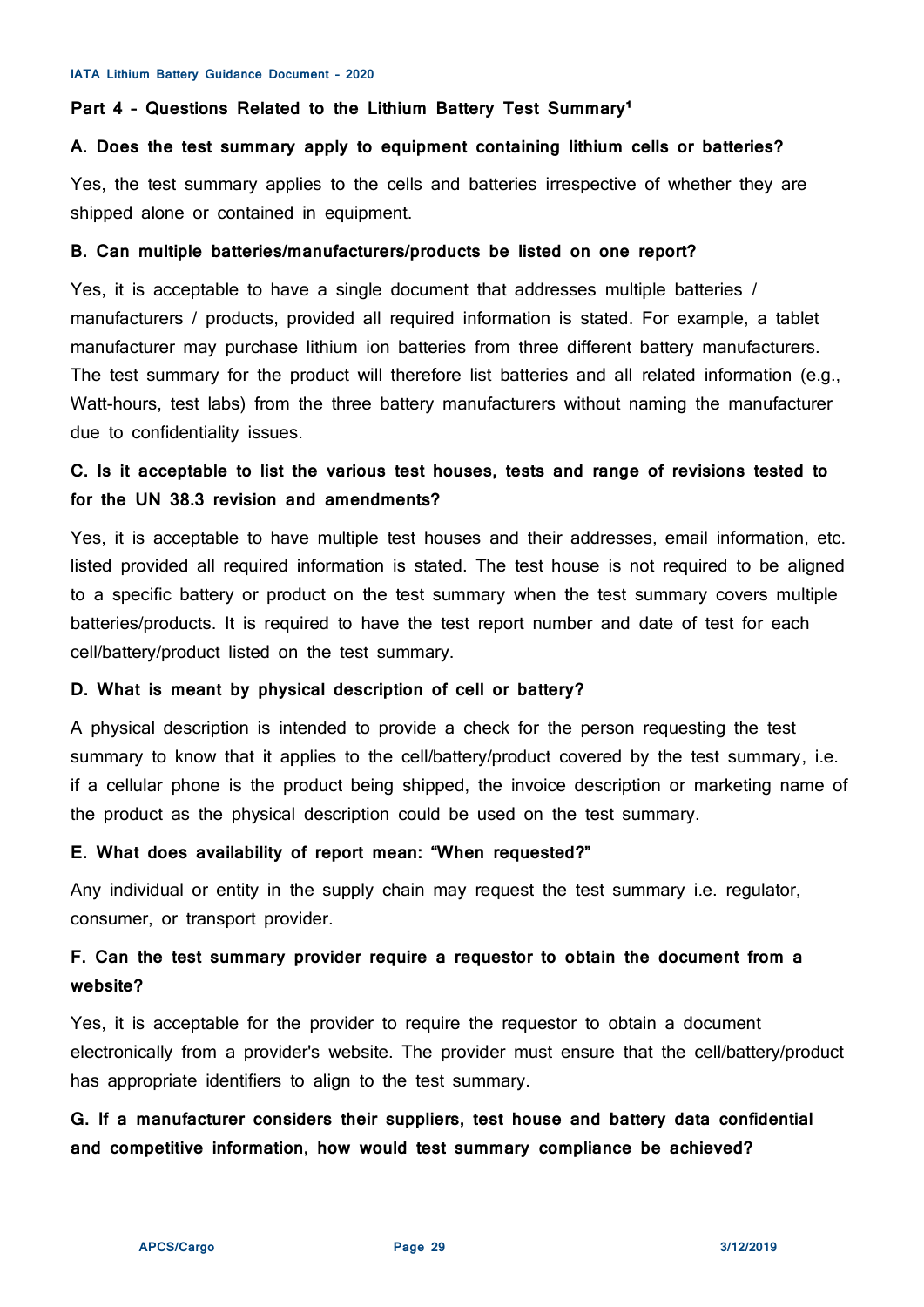All 10 data elements and listed subsets of information are required to be on the test summary. As indicated above, the test house information may be listed to cover a range of products.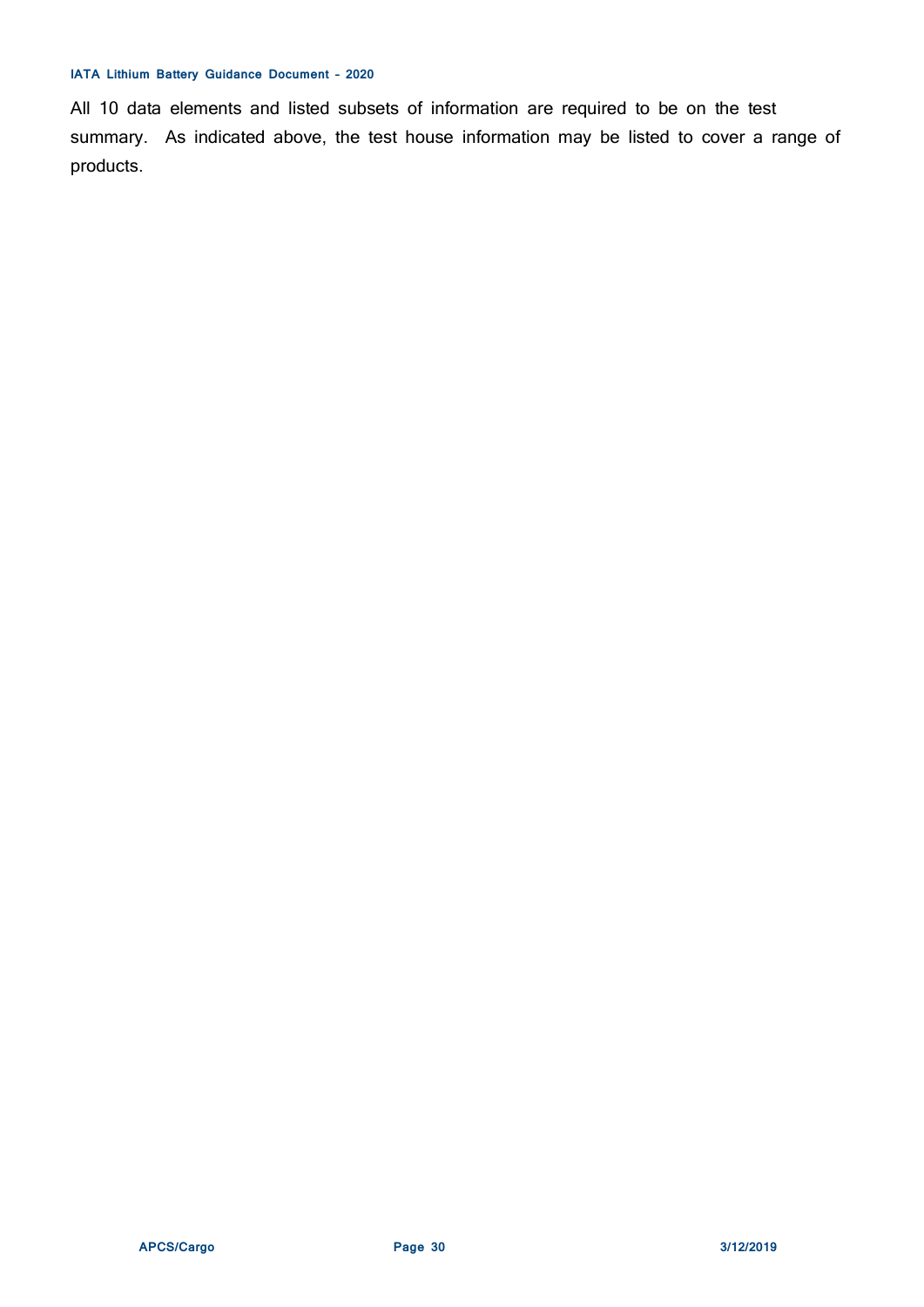**H. If a test summary is requested by a dangerous goods enforcement agency, how quickly must the test summary be made available? For example, would a manufacturer be expected to immediately produce a test summary or provide it within a certain amount of time (e.g., 72 hours)**

Due to the large volume of lithium batteries and lithium battery powered products that are shipped daily, manufacturers and distributors should not be expected to immediately provide a test summary for every product they ship. Manufacturers and distributors should be provided a reasonable amount of time to provide the required test summary.

**I. Would manufacturers and distributors of battery powered vehicles (UN3171) and hybrid vehicles containing a lithium battery (UN3166) be expected to provide a test summary?**

Yes. The test summary requirement applies to manufacturers and distributors of lithium battery powered vehicles and other vehicles containing lithium batteries.

# **J. Is there a mandated format for the test summary that manufacturers and distributors must follow?**

No. Manufacturers and distributors may compile the information required in the test summary using any format. Below are 3 examples of a test summary: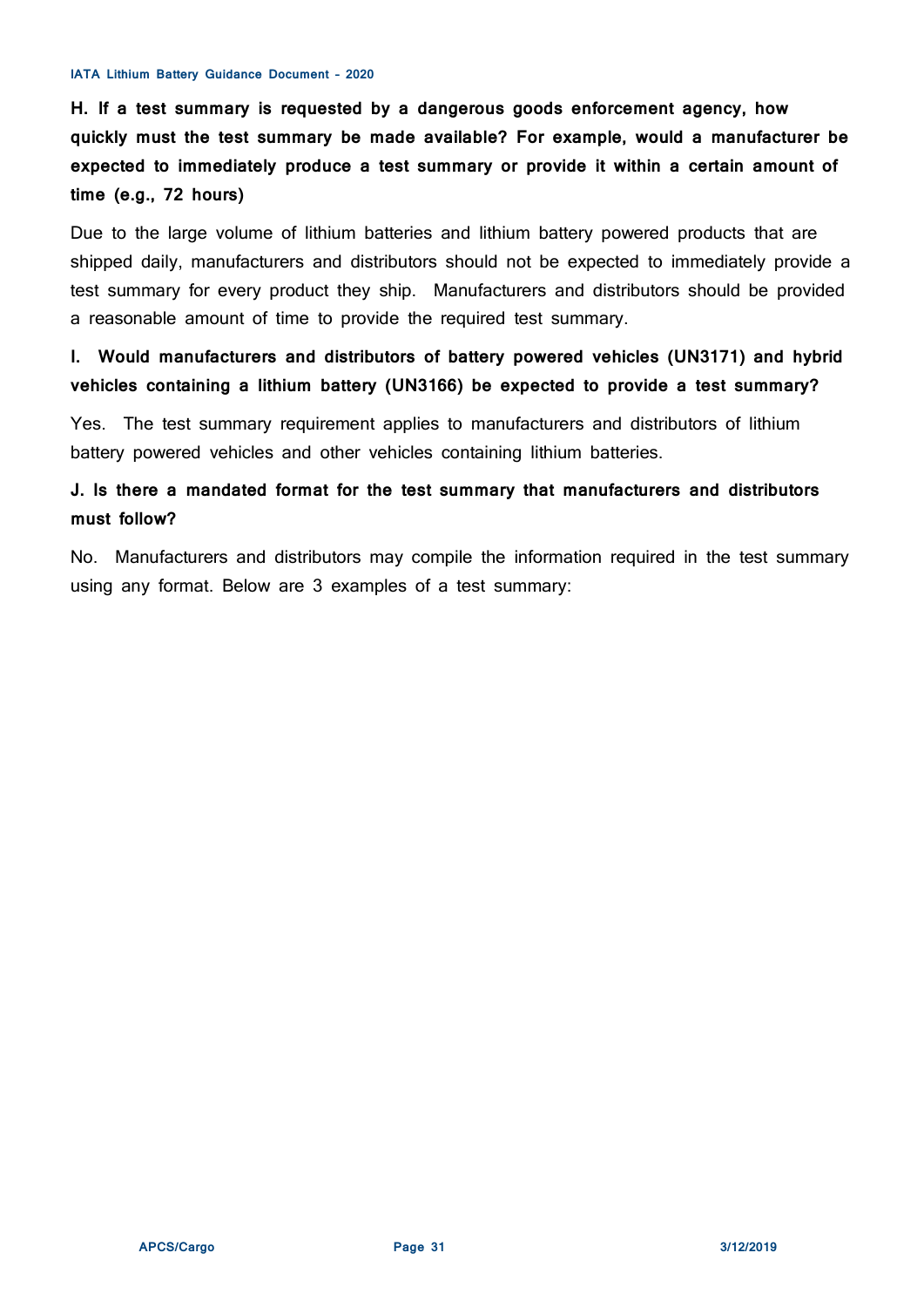## **Example 1 of a Lithium Ion Battery Test Summary**

LITHIUM CELLS OR BATTERIES TEST SUMMARY IN ACCORDANCE WITH SUB-SECTION 38.3 OF UN MANUAL OF TESTS AND CRITERIA

| <b>Revision Date:</b> | March 27, 2017 | <b>Revision Number:</b> | 001 |
|-----------------------|----------------|-------------------------|-----|
|-----------------------|----------------|-------------------------|-----|

Product Manufacturer: Beta Bell Phone Company 123 Beta Bell Lane Bellweather, Arizona 99999

800-999-4545 Telephone: Email: betabell@gmail.com Web: www.betabell.com

Beta Bell's product lithium ion cells and batteries have been successfully tested and comply with the UN Model Regulations, Manual of Test and Criteria, Part III, subsection 38.3.

| <b>PERFORMED TESTS</b> |    |                               | <b>RESULTS</b> |
|------------------------|----|-------------------------------|----------------|
| 38.3.4.1               | Τ1 | Altitude Simulation           | Pass           |
| 38.3.4.2               | T2 | Thermal Test                  | Pass           |
| 38.3.4.3               | T3 | Vibration                     | Pass           |
| 38.3.4.4               | T4 | Shock                         | Pass           |
| 38.3.4.5               | T5 | <b>External Short Circuit</b> | Pass           |
| 38.3.4.6               | T6 | Impact / Crush<br>Pass        |                |
| 38.3.4.7               | Τ7 | Overcharge<br>Pass            |                |
| 38.3.4.8               | T8 | <b>Forced Discharge</b>       | Pass           |

The UN38.3 tests were performed by one of the following test houses and were tested to UN Manual Test and Criteria Revision 3 Amendment 1 or subsequent revisions or amendments.

| Test House A            | Test House C            |
|-------------------------|-------------------------|
| 123 Alpha Street        | 123 Chi Street          |
| Shanghai China          | Shanghai China          |
| E: testhousea@gmail.com | E: testhouseC@gmail.com |
| T: 086-0310-04566       | T: 086-0310-04588       |
| U: www.testhousea.com   | U: www.testhousec.com   |
|                         |                         |
| <b>Test House B</b>     | Test House D            |
| 123 Beta Street         | 123 Delta Street        |
| Shanghai China          | Shanghai China          |
| E: testhouseb@gmail.com | E: testhoused@gmail.com |
| T: 086-0310-04577       | T: 086-0310-04599       |
| U. www.testhouseb.com   | U: www.testhoused.com   |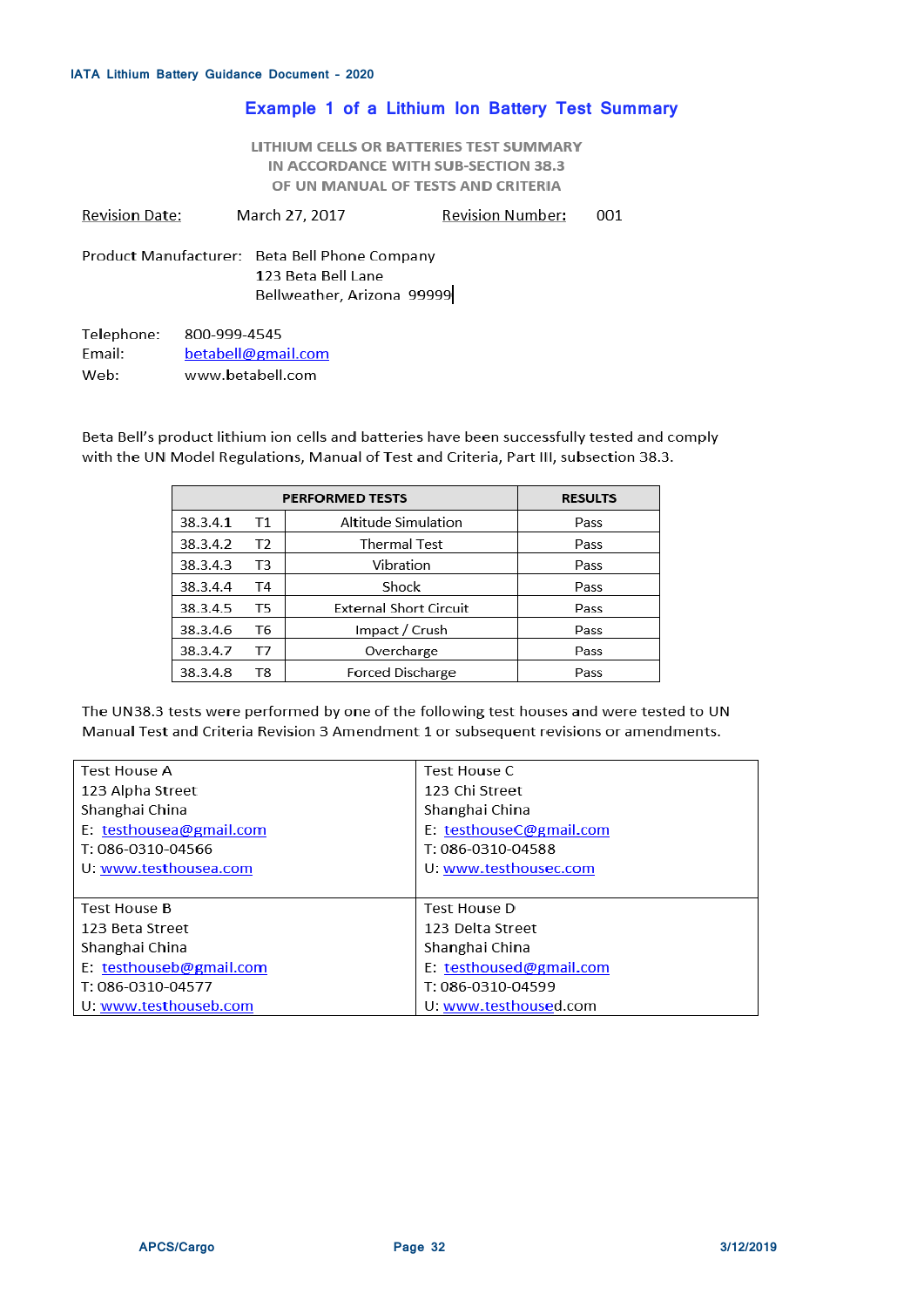# LITHIUM CELLS OR BATTERIES TEST SUMMARY IN ACCORDANCE WITH SUB-SECTION 38.3 OF UN MANUAL OF TESTS AND CRITERIA

# **Product Test Information**

| Model<br>numbers | <b>Physical Description</b>                | Battery<br>weight (kg)<br>Mass | Wh rating | Test report<br>number                             | Test report<br>date                                  |
|------------------|--------------------------------------------|--------------------------------|-----------|---------------------------------------------------|------------------------------------------------------|
| BB12389          | Li ion polymer Cell<br>phone Alpha A       | 0.035                          | 6.25      | RTS123,<br>NMD456PO98<br>N4569-2<br><b>BN890A</b> | 03.02.2010<br>03.07.2010<br>03.10.2010<br>03.15.2010 |
| BB12450          | Li ion polymer Cell<br><b>Phone Beta B</b> | 0.090                          | 6.76      | TYh765-KL-09<br>567-908HGT                        | 08.09.2012<br>09.01.2012                             |
| <b>BB67896</b>   | Li ion polymer Cell<br>phone Chi C         | 0.026                          | 5.25      | 89065RT-90<br>NHI-kl09                            | 07.07.2010<br>07.04.2010                             |
| etc              |                                            |                                |           |                                                   |                                                      |
| etc              |                                            |                                |           |                                                   |                                                      |
| etc              |                                            |                                |           |                                                   |                                                      |
| etc              |                                            |                                |           |                                                   |                                                      |
| etc              |                                            |                                |           |                                                   |                                                      |
| etc              |                                            |                                |           |                                                   |                                                      |

# **Signature**

Name, Title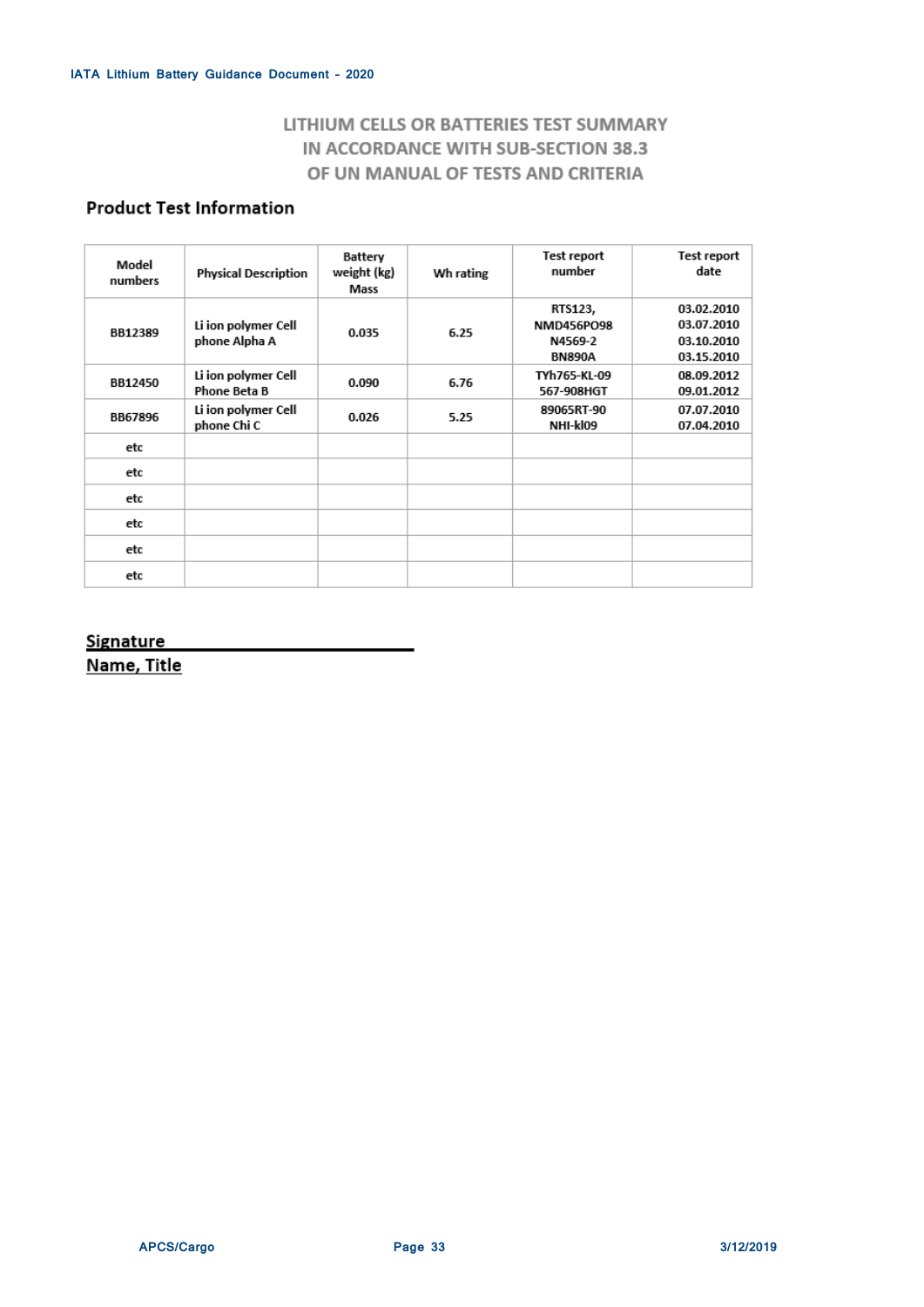# **Example 2 of a Lithium Ion Battery Test Summary**

|                | <b>UN38.3 Lithium Battery Test Summary for GreenTech</b>         |
|----------------|------------------------------------------------------------------|
|                | Tablet Model No. T54321                                          |
| $\mathbf{1}$   | <b>Battery Manufacturer</b>                                      |
|                | Confidential and Proprietary GreenTech Information               |
| $\overline{2}$ | <b>Product Manufacturer</b>                                      |
|                | <b>GreenTech</b>                                                 |
|                | 123 Main Street                                                  |
|                | Annapolis, MD 21012<br>888.111.2345                              |
|                | contact@greentech.com; www1.greentech.com                        |
| 3              | <b>UN38.3 Test Lab</b>                                           |
|                |                                                                  |
|                | Bob's Battery Test Lab                                           |
|                | 1600 Pennsylvania Avenue<br>Smithfield, VA 12345                 |
|                | Phone: 211.789.2345                                              |
|                | bob@testlab.org; www.testlab.org                                 |
| 4              | <b>Test Report Number</b>                                        |
|                | Liion621345                                                      |
| 5              | Date of Test Report                                              |
|                | April 1, 2017                                                    |
| 6              | Description of Cell or Battery                                   |
|                | 7.4 V, 1800 mAh, 13.32 Wh                                        |
|                | Li ion battery, Model No. P1789                                  |
|                | Small, rectangular plastic case, 100 grams                       |
| $\overline{7}$ | <b>UN38.3 Tests Performed and Successfully Passed</b>            |
|                | T.1, T.2, T.3, T.4, T.5, and T.7. (Note that T.6 and T.8 are not |
|                | applicable to batteries.)                                        |
| 8              | <b>Assembled Battery Testing Requirements</b>                    |
|                | Not Applicable                                                   |
| 9              | Edition of UN Manual of Tests and Criteria Used                  |
|                | <b>Sixth Revised Edition</b>                                     |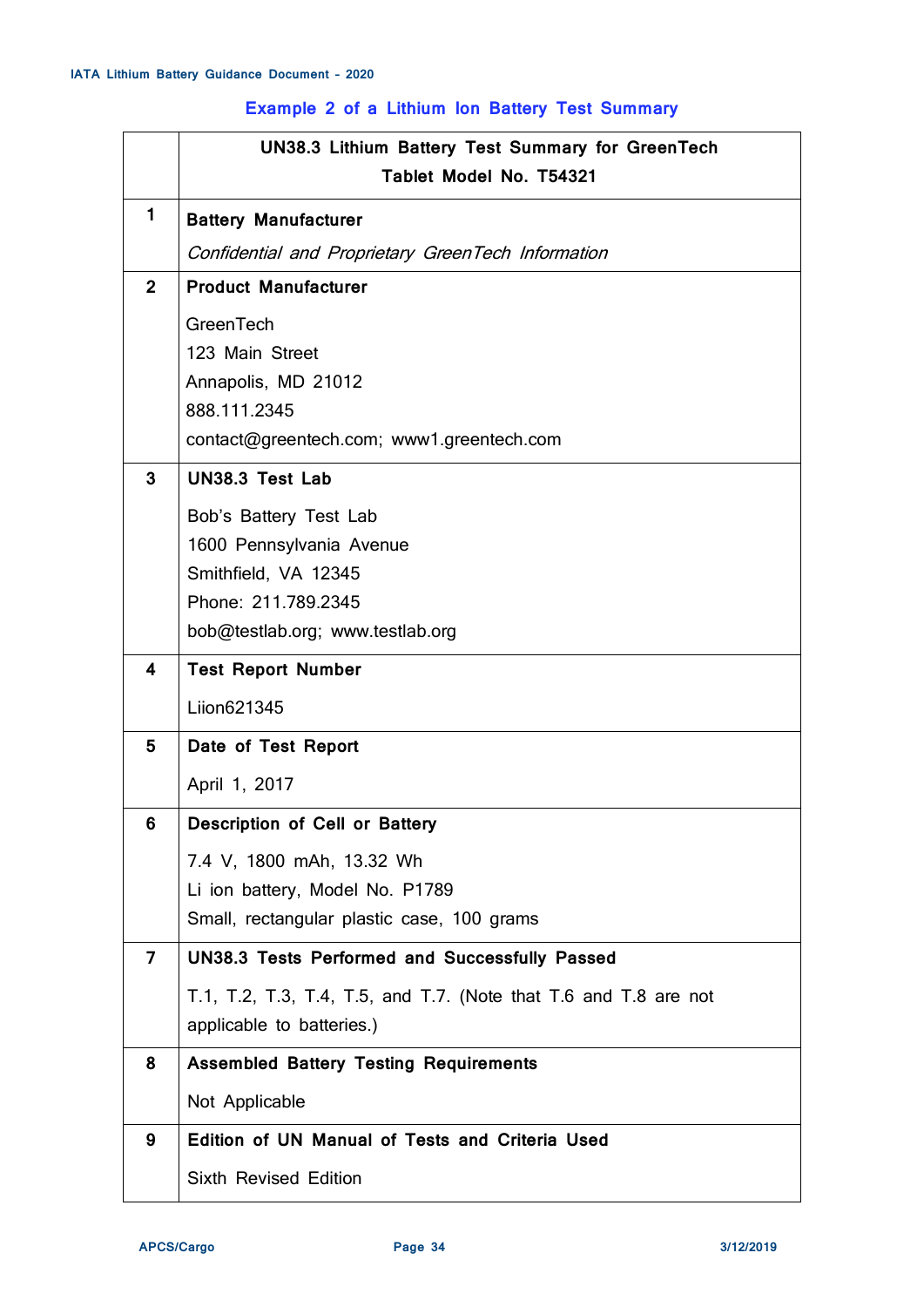| 10 | Name and Title of Signatory |
|----|-----------------------------|
|    | Jason Alexander             |
|    | Jason Alexander             |
|    | GreenTech Staff Engineer    |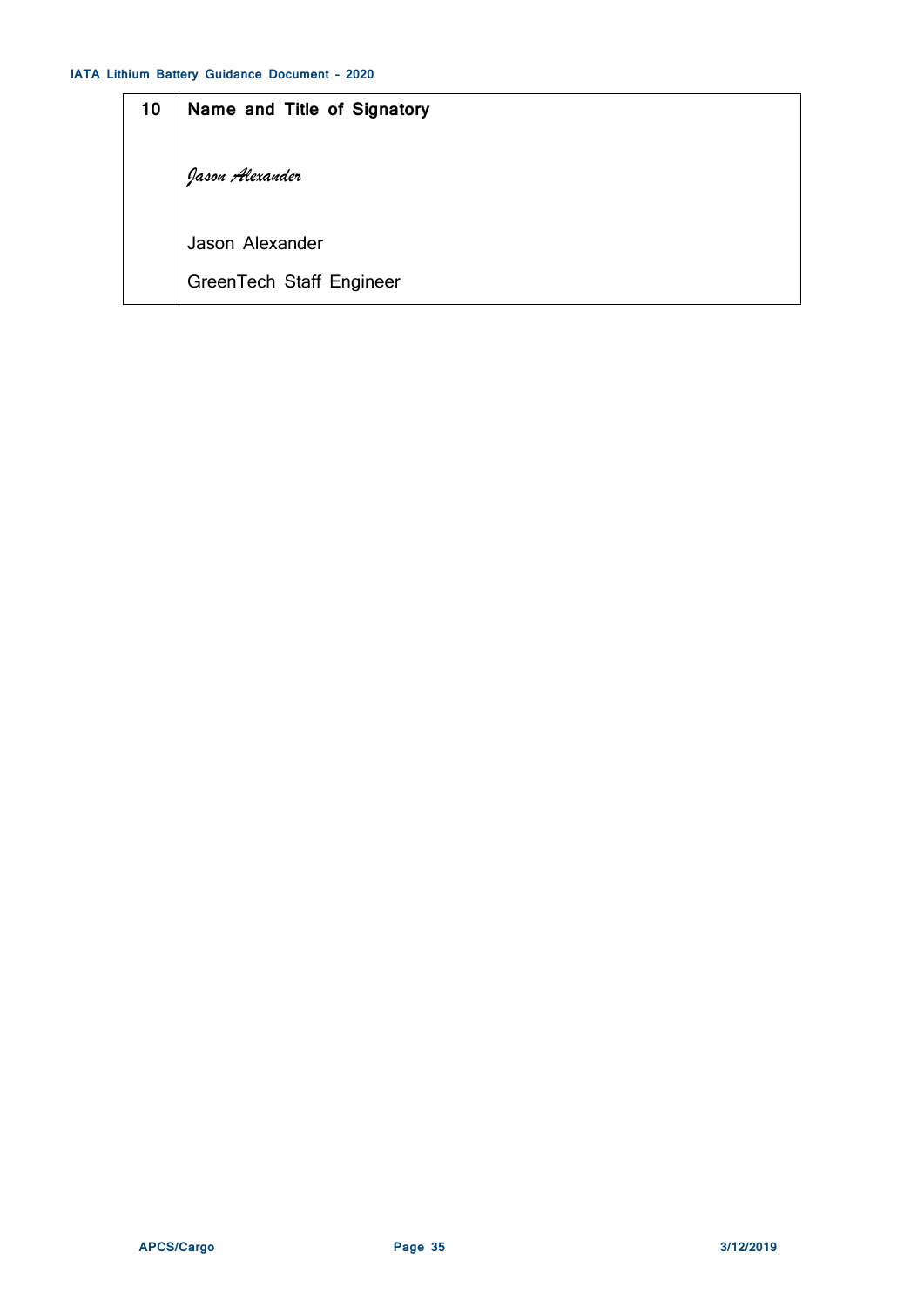# **Example 3 of a Lithium Metal Cell Test Summary**

|                                                                                                                                                                                                                                                                   |                                                                     | LITHIUM CELLS OR BATTERIES TEST SUMMARY<br>IN ACCORDANCE WITH SUB-SECTION 38.3<br>OF MANUAL OF TESTS AND CRITERIA                                                                                                             |                                                                                                               |                                                                                                                                                                                                                           |
|-------------------------------------------------------------------------------------------------------------------------------------------------------------------------------------------------------------------------------------------------------------------|---------------------------------------------------------------------|-------------------------------------------------------------------------------------------------------------------------------------------------------------------------------------------------------------------------------|---------------------------------------------------------------------------------------------------------------|---------------------------------------------------------------------------------------------------------------------------------------------------------------------------------------------------------------------------|
|                                                                                                                                                                                                                                                                   | <b>BATTERY TRANSPORTION INFORMATION</b>                             |                                                                                                                                                                                                                               |                                                                                                               |                                                                                                                                                                                                                           |
| Name of cell, battery or product manufacturer, as applicable:<br><b>Item Number</b><br>4A23123<br><b>Item Name</b><br><b>Battery Alpha Prime</b><br>Item Description: Lithium Metal Battery (Primary)                                                             |                                                                     | Cell, battery or product manufacturer's contact information to<br>more information:<br>Manufacturer XYZ<br>3480 Lithium cells Rd<br>Lithiumionville, CA 98765<br><b>United States</b><br>$(+1-987)$ 987-6543<br>email@xyz.com |                                                                                                               | include address, phone number, email address and website for                                                                                                                                                              |
| Name of the test laboratory to include address, phone number,<br>email address and website for more information:<br><b>Test Lab A</b><br>1919 Alpha St<br>Testcity, IA 55555<br><b>USA</b><br>$(+1-333)$ 555-1122<br>email@testlab.com                            |                                                                     | A unique test report identification<br>number:<br>ABC12345<br>List of tests conducted and results (i.e., pass/fail):<br>Test T.1: Altitude Simulation<br>Test T 2: Thermal Test<br>Test T.3: Vibration                        | ÷                                                                                                             | Date of the test report:<br>03-Apr-2013<br>Pass<br>Pass<br>Pass                                                                                                                                                           |
| Description of cell or battery to include at a minimum: Lithium ion or<br>Lithium metal cell or battery; Mass; Watt-hour rating, or lithium<br>content; Physical description of the cell/battery; and Model numbers:<br>Battery used in consumer power tools      |                                                                     | Test T.4: Shock<br>Test T.5: External short circuit<br>Test T.6: Impact/Crush<br>Test T.7: Overcharge<br>Test T.8: Forced discharge                                                                                           | ÷<br>÷.<br>$\mathbb{Z}^{\times}$                                                                              | Pass<br>Pass<br>Pass<br>Not applicable<br>Pass                                                                                                                                                                            |
| Cell/battery Type<br>∷ Lithium metal<br>Cell or Battery<br>: Cell<br>LC or W/h rating<br>: LC (g): $>0.3$ <= 1<br>Cell or Battery Weight<br>$\therefore$ 12.00 Grams                                                                                              |                                                                     | Testing additional comments:                                                                                                                                                                                                  |                                                                                                               |                                                                                                                                                                                                                           |
| Reference to assembled battery testing<br>Reference to the revised edition of the Manual<br>requirements, if applicable (i.e., 38.3.3(f)<br>of Tests and Criteria used and to<br>and $38.3.3(g)$ :<br>amendments thereto, if any:<br>Not applicable<br>Revision 5 |                                                                     |                                                                                                                                                                                                                               | For air transport only:<br>Does the cell or battery comply with the 30%<br>State of Charge?<br>Not Applicable |                                                                                                                                                                                                                           |
|                                                                                                                                                                                                                                                                   | <b>PRODUCT CLASSIFICATION FOR TRANSPORT (According to UN - DGP)</b> |                                                                                                                                                                                                                               |                                                                                                               |                                                                                                                                                                                                                           |
| <b>UN Classification:</b><br>Proper Shipping Name:                                                                                                                                                                                                                |                                                                     |                                                                                                                                                                                                                               |                                                                                                               |                                                                                                                                                                                                                           |
| <b>Lithium metal batteries</b><br><b>UN 3090</b>                                                                                                                                                                                                                  |                                                                     |                                                                                                                                                                                                                               |                                                                                                               |                                                                                                                                                                                                                           |
| Signature with name and title of signatory as an indication of the<br>validity of information provided:<br><b>Wayne Purple</b><br>Testing Manager                                                                                                                 |                                                                     | additions are made to the model(s) described in this document, after<br>being transported from a Manufacturer XYZ facility.<br>The model(s) has (have) been classified according to the applicable                            |                                                                                                               | This document remains valid as long as no changes, modifications, or<br>transport regulations and the UN Manual of Tests and Criteria as of the<br>date of the certification. The model(s) must be packaged, labeled, and |
| Date document was generated:<br>04-Mar-2017 11:49 am                                                                                                                                                                                                              |                                                                     | documented according to country and other international regulations for<br>transportation.                                                                                                                                    |                                                                                                               |                                                                                                                                                                                                                           |

Page 1 of 1

<sup>1</sup> Information in Part 4 kindly provided by PRBA - The Rechargeable Battery Association, RECHARGE the Advanced Rechargeable & Lithium Batteries Association and the Medical Device Battery Transport Council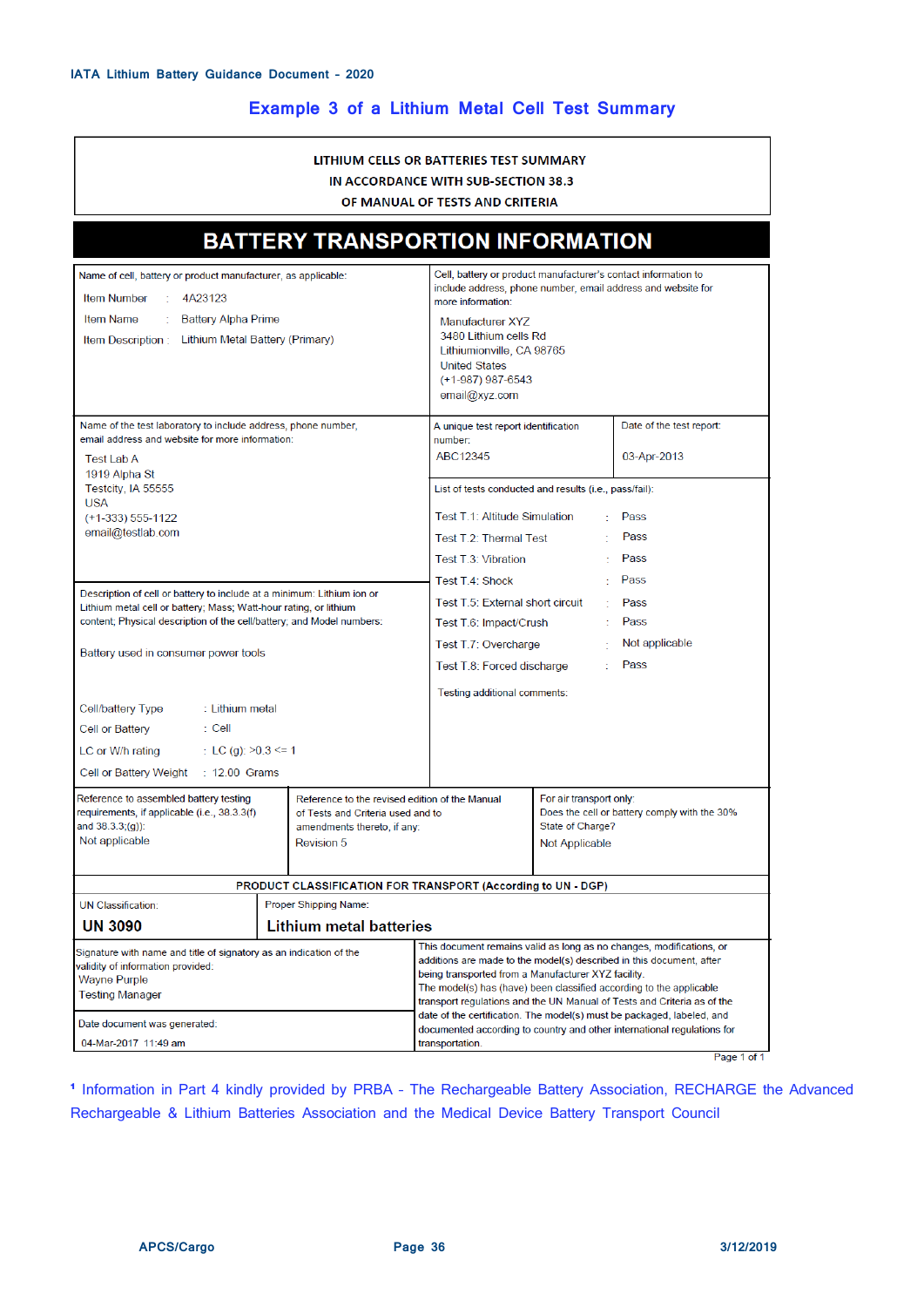# **Additional Information**

Further information can be found here:

<http://www.iata.org/lithiumbatteries>

Information for passengers can be found here:

<http://www.iata.org/whatwedo/cargo/dgr/Pages/dgr-guidance.aspx>

#### [www.faa.gov/go/safecargo](http://www.faa.gov/go/safecargo)

You may also contact the airline of your choice or your national civil aviation authority if you have any further concerns about travelling with lithium metal or lithium ion batteries.

You can also contact the IATA Dangerous Goods Support team if you have questions or concerns which may not have been addressed in this document: [dangood@iata.org](mailto:dangood@iata.org)

## **Abbreviations, Acronyms, Symbols**

The following abbreviations, acronyms and symbols are used throughout the document.

| <b>Symbol</b>            | <b>Meaning</b>                               |
|--------------------------|----------------------------------------------|
| $\geq$                   | Equal to or greater than                     |
| $\leq$                   | Equal to or less than                        |
| >                        | Greater than                                 |
| $\overline{\phantom{0}}$ | Less than                                    |
|                          | Addition of an item                          |
| $\Delta$                 | Change to an item                            |
| $\otimes$                | Deletion of an item                          |
| <b>Abbreviation</b>      | <b>Meaning</b>                               |
| A/C                      | Aircraft                                     |
| Li Ion (li-ion)          | Lithium ion                                  |
| Li batt.                 | Lithium battery                              |
| <b>PAX</b>               | Passenger                                    |
| Acronym                  | <b>Meaning</b>                               |
| CAO                      | Cargo Aircraft Only                          |
| <b>DGD</b>               | Shipper's Declaration for Dangerous<br>Goods |
|                          |                                              |
| <b>DGR</b>               | IATA Dangerous Goods Regulations             |